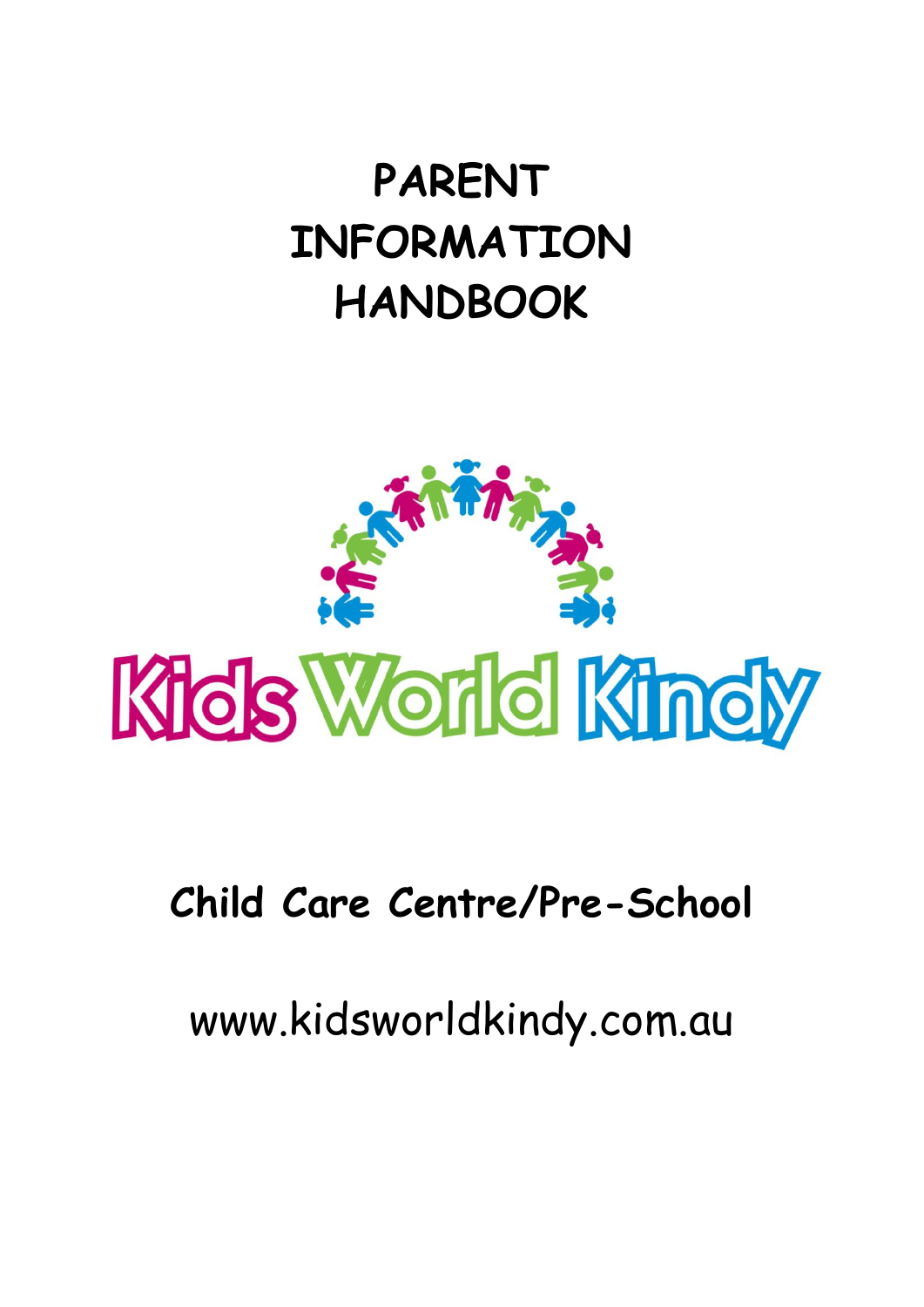## **WELCOME TO KIDS WORLD KINDY – ORGANISATION STRUCTURE**

| <b>Approved Provider</b> | <b>Service Name</b>         | Service Telephone Number           |
|--------------------------|-----------------------------|------------------------------------|
|                          |                             | Email                              |
| Kids World Kindy Pty Ltd | Kids World Kindy Burwood    | 9715 1734                          |
|                          |                             | Burwood@kidsworldkindy.com.au      |
| Kids World Kindy Pty Ltd | Kids World Kindy Fairfield  | 9728 1009                          |
|                          | Heights Child Care Centre   | fairfield@kidsworldkindy.com.au    |
| Kids World Kindy Pty Ltd | Kids World Kindy Guildford  | 9632 7268                          |
|                          |                             | guildford@kidsworldkindy.com.au    |
| Kids World Kindy Pty Ltd | Kids World Kindy Child Care | 9626 8800                          |
|                          | <b>Centre Quakers Hill</b>  | quakershill@kidsworldkindy.com.au  |
| Kids World Kindy Pty Ltd | Kids World Kindy Child Care | 4733 8045                          |
|                          | Centre (Glenmore Park)      | glenmorepark@kidsworldkindy.com.au |
| Kids World Kindy Pty Ltd | Kids World Kindy Burwood    | 9715 1734                          |
|                          |                             | burwood@kidsworldkindy.com.au      |
| Michel Hanna Enterprises | Kids World Kindy Bomaderry  | 4422 844                           |
| P/L                      |                             | bomaderry@kidsworldkindy.com.au    |

Kids World Kindy Services are privately owned and operated. Our Services are licenced by the Department of Education and Communities and our Services participate in the National Quality Framework. We enrol children aged 0 to 5 years.

## **Service Policies:**

This document has been prepared to provide families with information about Kids World Kindy Policies and Procedures. The Service has more than 60 policies, not all of our policies have been included in this Handbook, rather we have chosen to summarise a selection of the Policies which would generally impact families on a day to day basis. You can access our full suite of policies by going to [www.kidsworldkindy.com,](http://www.kidsworldkindy.com/) use the password KWK2021! (Please note the password is case sensitive).

## **Education and Care Law and Regulations:**

You can access an electronic copy of the Education and Care Law and Regulations in the links section of our website www.kidsworldkindy.com.au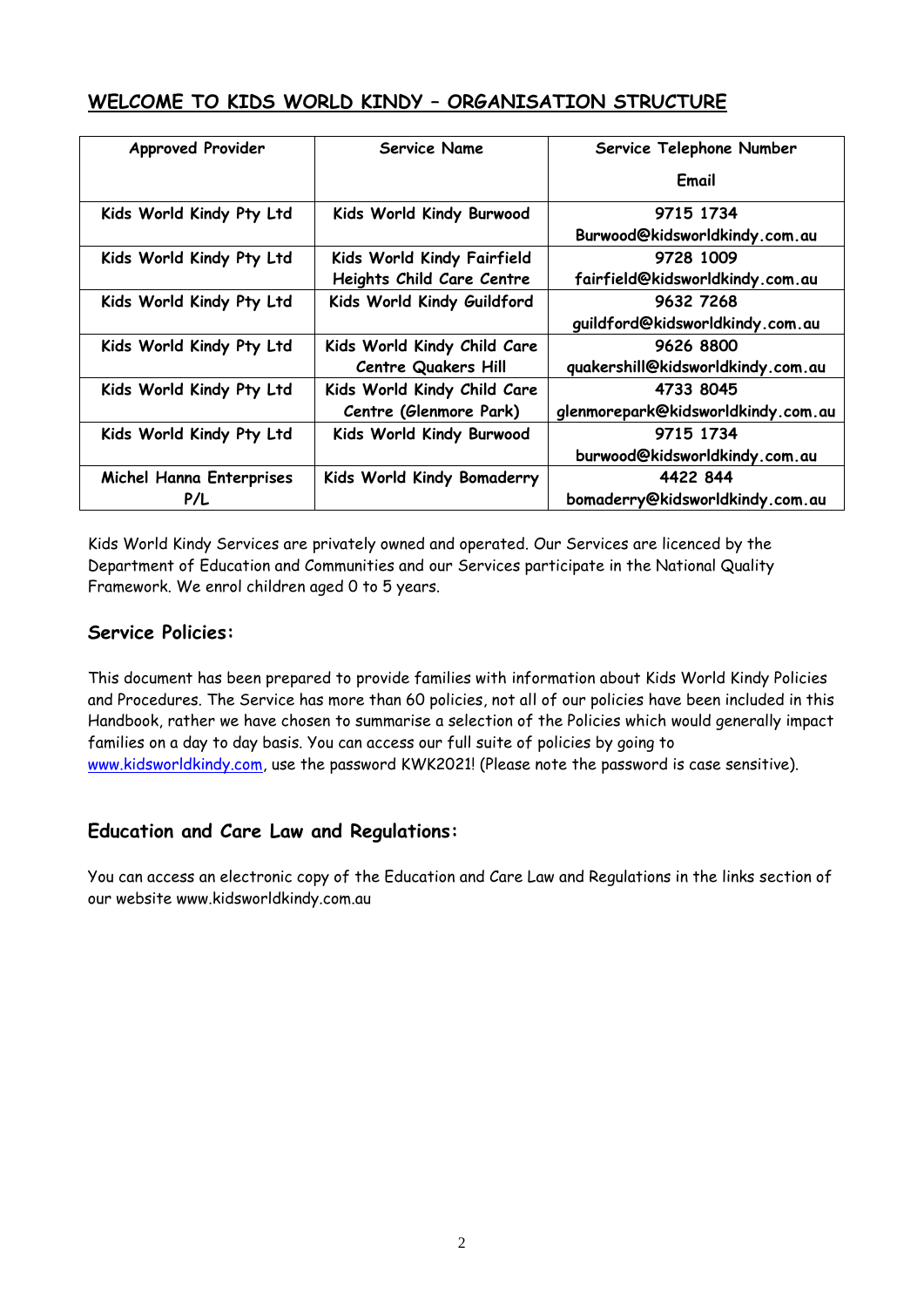## **SERVICE PHILOSOPHY**

*We wish to acknowledge all Aboriginal and Torres Strait Islander people as the traditional custodians of the land on which we play and learn and pay our respect to the elder's past and present.*

|                         | Families are respected, supported, and actively encouraged to collaborate with educators about curriculum decisions to ensure that learning      |
|-------------------------|--------------------------------------------------------------------------------------------------------------------------------------------------|
| Family                  | experiences are meaningful.                                                                                                                      |
|                         | We value open, honest, respectful, and empathetic communication.                                                                                 |
|                         | We celebrate diversity, culture, and traditions.                                                                                                 |
|                         | We believe friendships bring children joy, fun and laughter and are fundamental to their happiness.                                              |
| Friendships             | Considerate relationships between children are fostered through the teaching of social and emotional competencies.                               |
|                         | We are environmentally responsible, considerate of the impact of our decisions on the environment, promote sustainable practices, repurpose,     |
| Environment             | re-use, recycle and source locally. When upgrading and replacing equipment we will aim to include natural resources.                             |
|                         | We view each child as successful, competent, and capable learners.                                                                               |
| <b>Educators</b>        | We are committed to reflective practice and continuous improvement.                                                                              |
|                         | We value empathy, sensitivity, compassion, affection, patience, equitable behaviours and having fun.                                             |
|                         | We are consistent in our practices.                                                                                                              |
|                         | We practice an Emergent Curriculum which is responsive to each child's interests, strengths, and aspirations.                                    |
| Learning                | Each child's success is enhanced through a strong focus on teaching communication skills.                                                        |
|                         | Each child's wellbeing is supported by attachment and relationship building with intuitive caregivers who meet the needs of the child.           |
|                         | We value children making decisions about their own learning and development.                                                                     |
|                         | We value play-based learning where equipment and resources are open-ended and allow for infinite possibilities.                                  |
|                         | We value the inclusion of all children, supports are provided to scaffold their growth and development.                                          |
|                         | We value a structured School Readiness program to prepare children for the commencement of School.                                               |
| <b>School Readiness</b> | We provide daily activities (from March onwards) which teach pre-reading skills, pre-writing skills, name recognition and writing, the alphabet, |
|                         | phonological awareness, Literacy and numeracy.                                                                                                   |

Last Update: 20 June 2021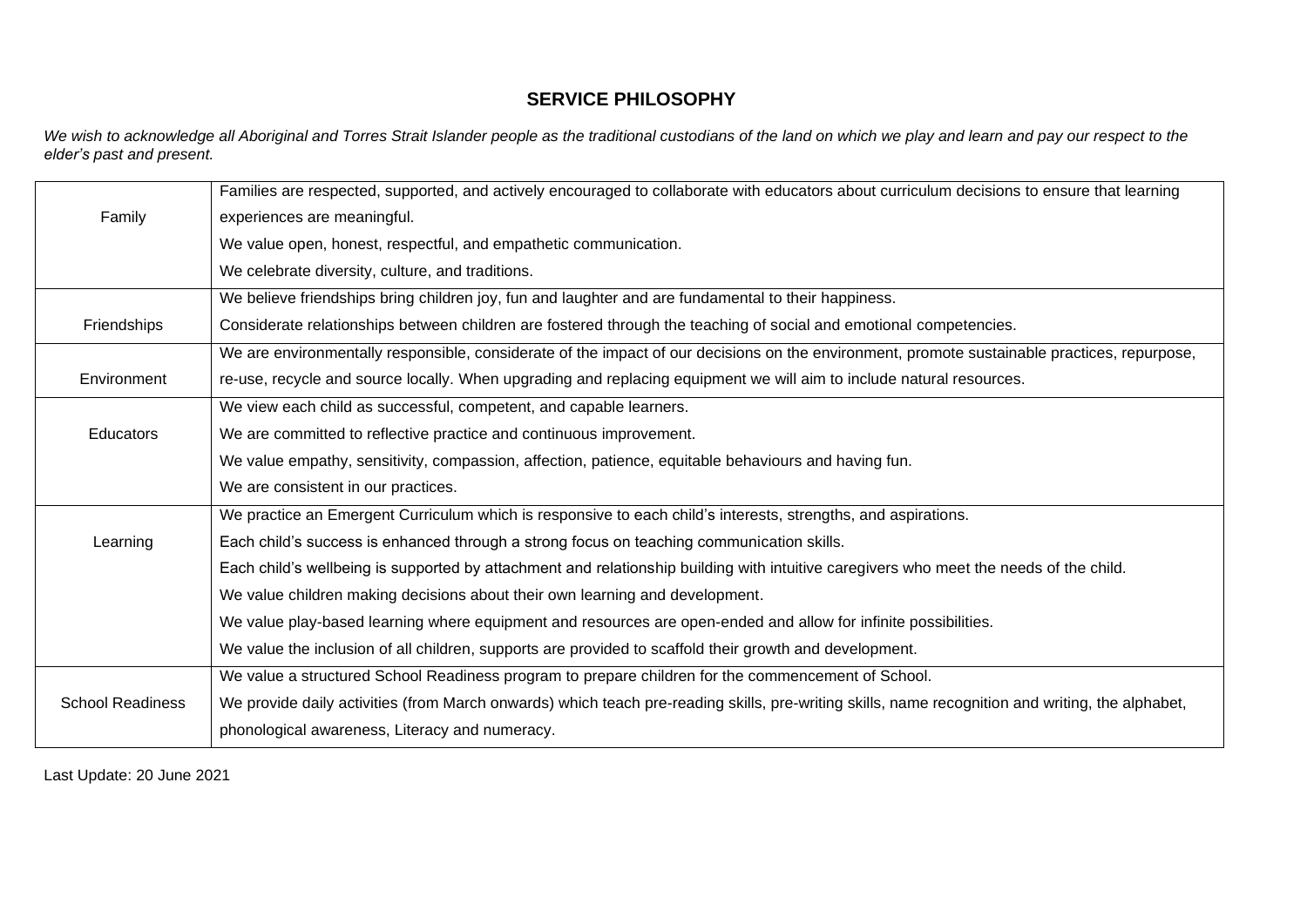## **CURRICULUM**

Our Educators are guided by the Early Years Learning Framework (EYLF) and the National Quality Standards.

Our Curriculum includes Preschool program and School transition, building and construction, science, technology, engineering and mathematics, creative arts, sensory learning, music and movement, dramatic play, expressive language, literacy and writing, wellness, healthy eating, physical play, baby discovery, transitions and songs, language group time and discussion time, sustainable practices and natural resources,

Your child's room program is planned and documented on a fortnightly or monthly basis. Our Educators regularly reflect upon the educational program, we ensure children are being challenged, interested, and engaged. Please read the program on display in your child's playroom to find out what your child is learning. Families are also actively encouraged to contribute suggestions and ideas to their child's program.

#### **PRESCHOOL & SCHOOL READINESS**

Daily Structured Lessons – To support Your child's learning Each day your child will spend 20 minutes participating in a structured lesson plan.

For children aged 3 to 5 years this includes – fundamental movement skills, shapes, colour, number, name recognition, pre-reading skills, pre-writing skills, scissor and cutting skills.

For children aged 4 to 5 years (the year before they commence Primary School) - name writing and learning the alphabet.

A copy of our School Readiness Program is available on our website and on request.

#### ABC Reading Eggs - Designed by Australian literacy experts

To further support your child's development of literacy skills, when planning lessons, our Educator's will be guided by the ABC Reading Eggs curriculum.

Designed by Australian literacy experts, the Reading Eggs program provides highly instructional fun and engaging learning activities which focus on the following skills;

- phonemic awareness
- phonics
- sight words
- vocabulary
- comprehension

For those families who wish to further extend their child's learning at home, ABC Reading eggs also offers families a subscription based innovative online learning program. <https://readingeggs.com.au/>

#### PreLit early literacy preparation program

Children will also participate in the PreLit early literacy preparation program developed by Macquarie University. The PreLit program comprises of a shared story book reading program and will assist the children with phonological awareness and oral language development through Structured Book Reading.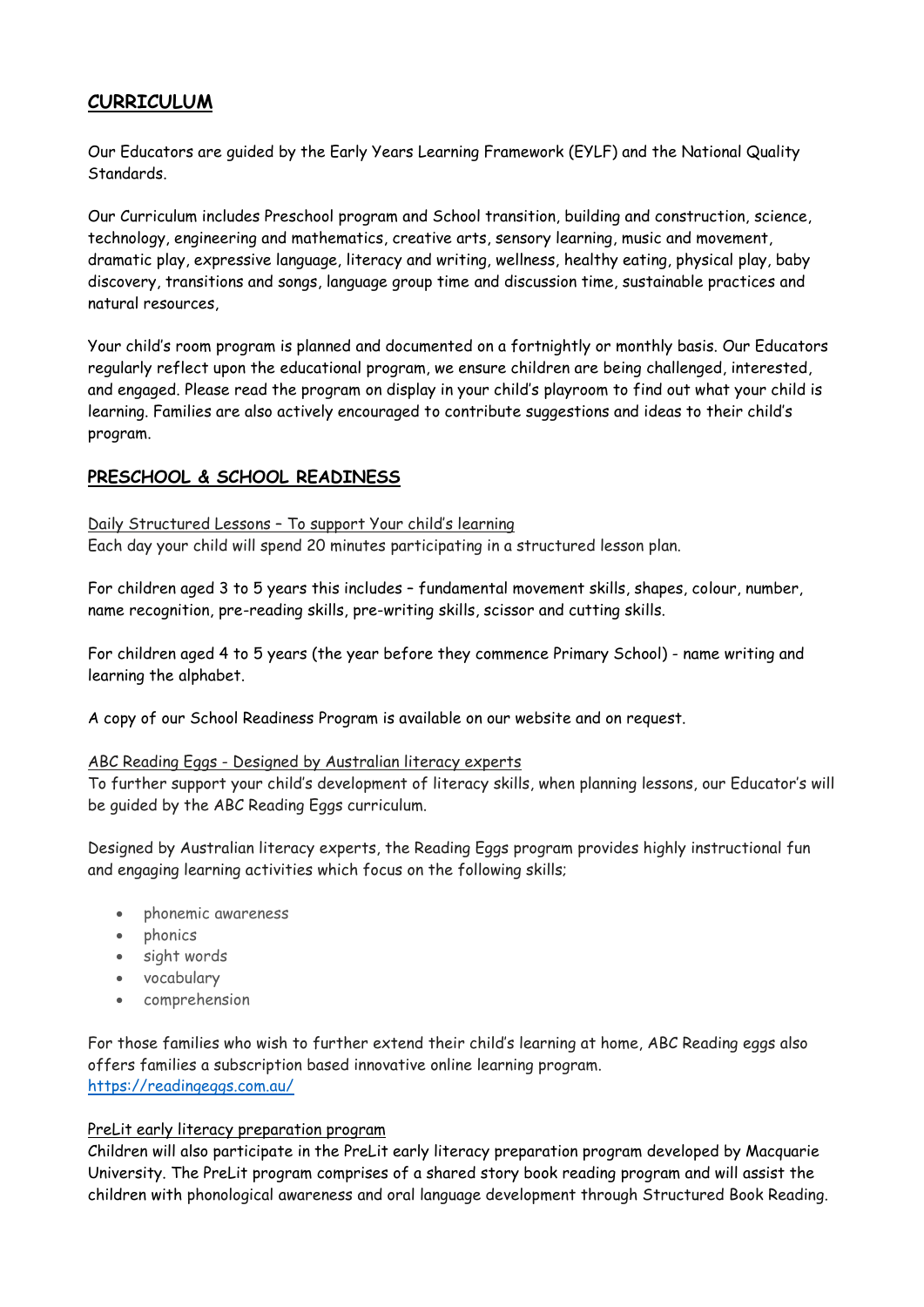#### **CALENDAR OF EVENTS**

Every year with the input of Families and Educator's we plan an organic **Calendar of Events** which promotes children's learning, family and community involvement, diversity, cultural celebrations and an understanding of Aboriginal and Torres Strait Islander way of knowing and being.

## **KINDERLOOP, CHILD OBSERVATION & DAILY REFLECTIONS**:

Kids World Kindy uses Kinderloop to electronically document and share with families your child's learning. Our Educator's use smart devices to capture moments, daily activities, events, photos and report instantly. Our Educator's also use Kinderloop to report daily routines such as eat/sleep routines, etc,

Kinderloop is secure and private. The Kids World Kindy Kinderloop is only accessible by families currently enroled in the Service, invited family members & our Educator's. Once enrolment commences you will receive an email from Kinderloop inviting you to set-up a username and password so that you can start accessing the Kids World Kindy Kinderloop.

**FAMILY INVOLVEMENT:** Families play a very important part in each child's life. Therefore, we would like you to share with your child's primary Educators information about your child's current interests. We also understand that interests change over time so please keep us posted with any new interest. Families will also be asked for input regarding short term goals they wish their child to work towards achieving.

## **CHILD GROUPINGS**

**Wombat Room –** children from 0 to 2 years.

**Koala Room -** children from 2 and 3 years

**Possum Room -**children from 3 and 5 years

**Kookaburra Room** (Bomaderry and Guildford Services only) **-**children from 3 and 5 years

## **EDUCATOR QUALIFICATIONS**

We employ Educator's with a range of qualifications including Early Childhood Teachers, Diploma in Children's Services, Certificate III in Children's Services, Trainees, Cooks and Administration personnel. Educators are trained in First Aid, Asthma and Anaphylaxis. The Service also employees regular Relief staff when required. An Educator/ staff list and qualifications can be found in the Service's foyer or entrance to your child's playroom.

## **ORIENTATION VISIT & SETTLING YOUR CHILD INTO THE CENTRE**

To assist your child in settling into the Service and to begin forming a relationship with their primary educators, we advise that you and your child spend some time with us before s/he commences enrollment. An orientation visit is generally planned to take place one or two mornings or afternoons just prior to the commencement of your child's enrolment. For your orientation visit please arrive by either 10.00am (morning visit) or 2.30pm (afternoon visit) and stay for up to one hour. A member of the family must remain with your child for the duration of the orientation visit. We recommend two orientation visits for children with additional needs, toddlers, and particularly anxious children. You can arrange a suitable date for your child's orientation visit/s by contacting the Service.

Upon the commencement of enrolment your child's primary Educators will focus on your child feeling safe, secure and supported and becoming strong in their social and emotional wellbeing. Our Educators will also seek your feedback on your child's settling-in period. Families are also encouraged to provide feedback on their child's settling-in progress and any suggestions that may assist in the process.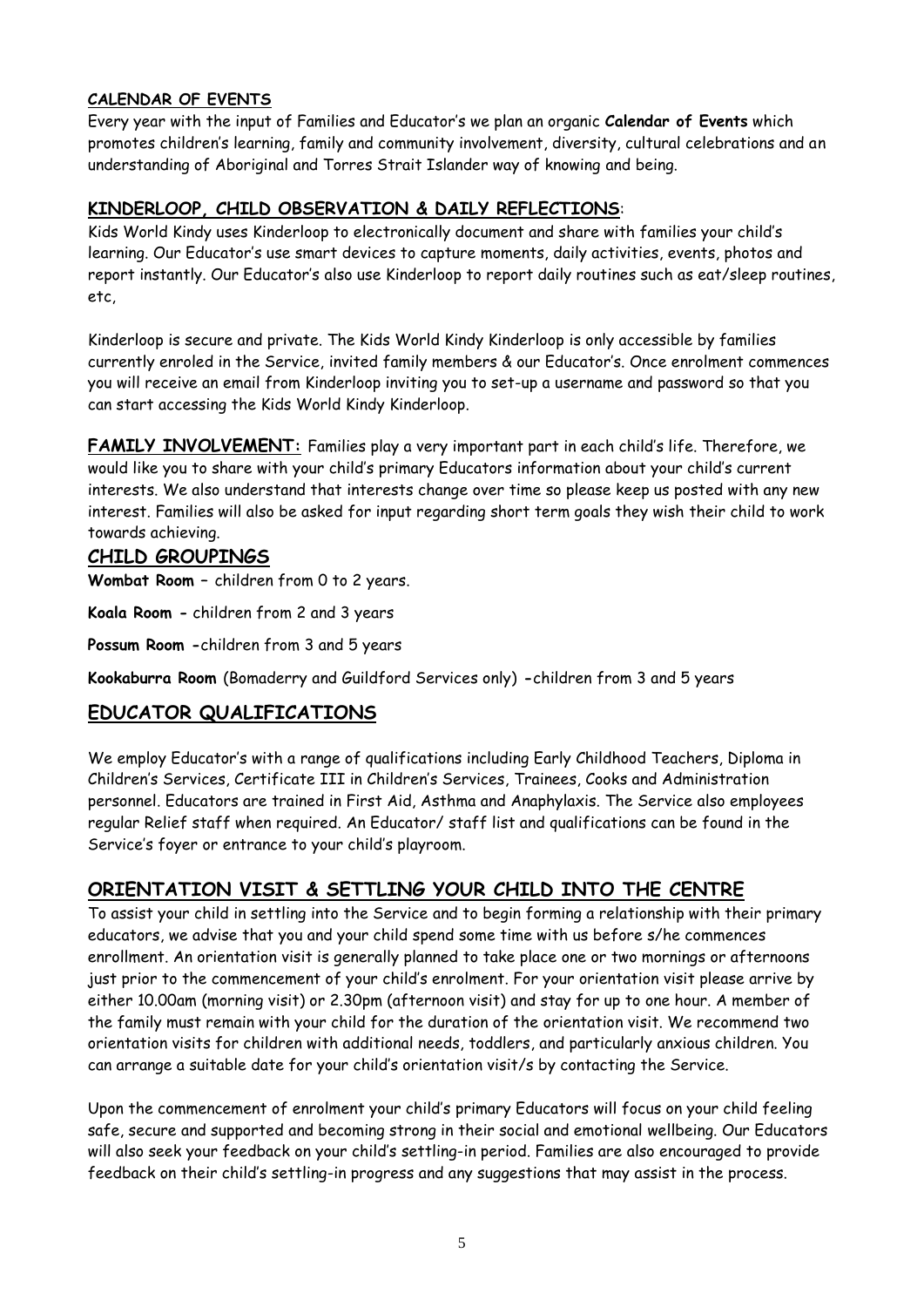It is important for families to understand that children can take up to 4 or 6 weeks to settle, this includes crying in the morning when you leave, please discuss how you and your child are feeling during the settling-in period with our Educators or the Nominated Supervisor. When your child commences enrolment families are encouraged to contact the Service during the day to find out how your child is settling-in.

**How Often should my Child Care Fees be Paid –** Fees can be paid on either a weekly or fortnightly basis. Please refer to the Services Payment of Fees Policy.

**Debitsuccess:** is a payment method where families have their child care fees debited from their nominated bank account or credit card. Families will be asked to complete a simple direct debit request form, your child care fees will then be automatically debited from your nominated bank account or credit card on either a weekly, fortnightly or monthly basis. The cost to families will be minimal, an initial set-up fee of \$2.20 applies, then an ongoing fee of \$0.55 cents per transaction from a bank account, 2.20% from Credit Card/Bankcard/Mastercard and 4.40% from Amex and Diners Club Cards. Debitsuccess application forms are available on our website.

#### **Child Care Subsidy - Government Assistance with the cost of childcare fees**

The Child Care Subsidy (CCS) is a payment made to families to assist with the cost of childcare. The CCS is paid directly to Services, families are then required to pay the gap fee. To receive the CCS you must also meet residency and immunisation requirements.

The amount of Child Care Subsidy you can get depends on your circumstances. To work out how much Child Care Subsidy you're eligible for Centrelink will look at the following:

- i) your [family's income](https://www.humanservices.gov.au/individuals/services/centrelink/child-care-subsidy/how-much-you-can-get/your-income-can-affect-it)
- ii) the [hourly rate cap](https://www.humanservices.gov.au/individuals/services/centrelink/child-care-subsidy/how-much-you-can-get/type-child-care-you-use-affects-it#hourlyrate) based on the type of approved child care you use and your child's age
- iii) the [hours of activity](https://www.humanservices.gov.au/individuals/services/centrelink/child-care-subsidy/how-much-you-can-get/your-activity-level-affects-it#hoursactivity) you and your partner do

For further information visit the Department of Human Services Child Care Subsidy website **humanservices.gov.au/childcaresubsidy**

## **PAYMENT OF FEES POLICY**

- 1. Prior to the commencement of enrolment, families will be informed of their weekly fee charge. Families have an obligation to inform the Service if they will be claiming the Child Care Subsidy (CCS). Families will be charged the full fee until such time that the Service has received confirmation of a confirmed CCS enrolment.
- 2. Families claiming the CCS have an obligation to ensure that their CCS is approved at all times during the period of enrolment. Families are required to pay the full fee if their CCS is cancelled at any time. The Service will re-calculate fees once CCS is approved again, however, in normal circumstances the Service is only able to re-calculate fees for up to 28 days.
- 3. It is a condition of enrolment that your childcare fees are paid by Direct Debit. Prior to the commencement of enrolment families will be asked to complete a Direct Debit Application Form. Families will be unable to commence enrolment until a completed Direct Debit authority application form is provided to the Nominated Supervisor. Families can elect to have their fees debited from either a bank account or credit card. The cost to families will be minimal, an initial set-up fee of \$2.20 applies, then an ongoing fee of \$0.55 cents per transaction from a bank account, 1.50% from Visa/Mastercard and 4.40% from Amex. Failed payment fee of up to \$14.95.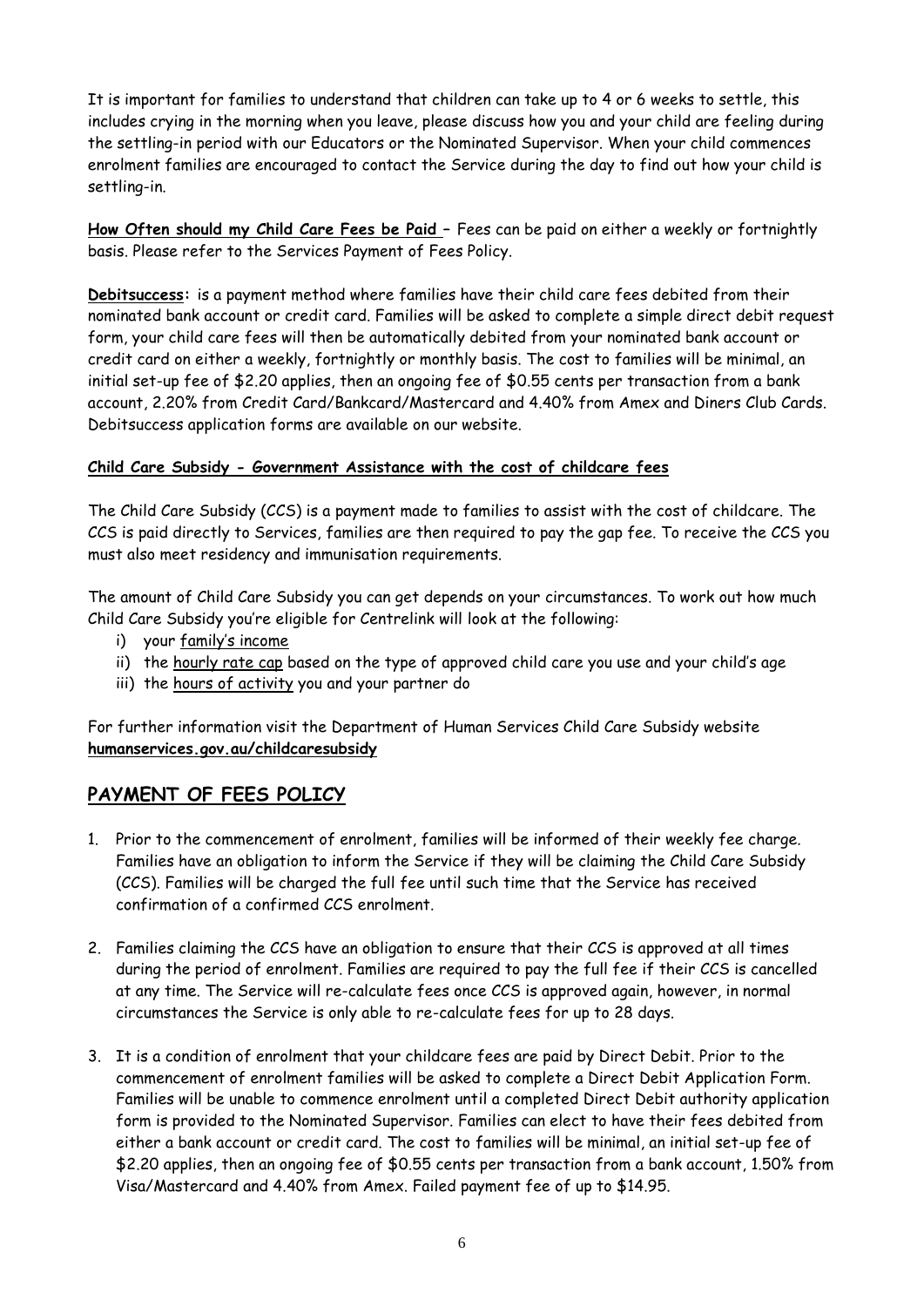- 4. Direct Debit Payment Cycle Options families have the option of fees being paid either weekly or fortnightly.
- 5. Families are required to ensure that sufficient funds are available in their nominated account each week or fortnight.
- 6. Extra enrolment days will be added to your account in the following week, additional funds will then be deducted from your account in the next billing period following the week in which the additional days were taken. You will need to take this into consideration when leaving available funds in your bank account for debit collection.
- 7. Families will receive a Statement of Fees each fortnight. Families have an obligation to check their statement for changes to their CCS which can result in changes to their fees. Please also report any errors immediately to the Supervisor on Duty.
- 8. Fee Statements will be emailed to families.
- 9. Families who are experiencing short term financial hardship should make an appointment to speak with the Nominated Supervisor to discuss and agree upon a payment plan.
- 10. Failed Direct Debit Payment when a family has failed a Direct Debit payment, the Supervisor on Duty will contact the family to arrange either;
	- Double payment taken on their next billing cycle date, or
	- Missed payment amount to be split evenly across the next two direct debit payment cycles, or
	- Agreed payment plan
- 11. The Service will take the following steps when a family continues to have failed payments
	- First Reminder, family will receive a phone call informing them that their fees are overdue, and that urgent payment is required.
	- Second and final Reminder, family will receive a second phone call that fees are overdue and that failure to make urgent payment may result in the cancellation of enrolment
- 12. Unpaid Fees Policy All overdue fees still owing at the time enrolment is cancelled by either the family or the Centre will be forwarded to a Debt Collection agency, families will incur all debt collection recovery fees including interest charges on the unpaid amounts.

Payment of fees on Child Absent Days - Upon commencement of enrolment fees are charged to your account whether your child is present or absent on enrolment days (includes public holidays) until the position is cancelled by the family by giving two weeks written notice.

**Late Arrival Fee-** a late fee applies for any child left at the Service past closing time (6.00pm), which is \$10.00 for every 5 minutes. This fee is added to your child's next fee payment.

**Operating Weeks and Public Holidays -** The Service is open for 50 weeks per year, the Service **DOES NOT** close during school holidays. During the year the Service is closed on public holidays however these days must be paid for as the Service must still pay staff, rent, etc. on these days.

**Christmas Holidays-** the Service is closed for 2 weeks during Christmas/New Year and no fees are charged for this period.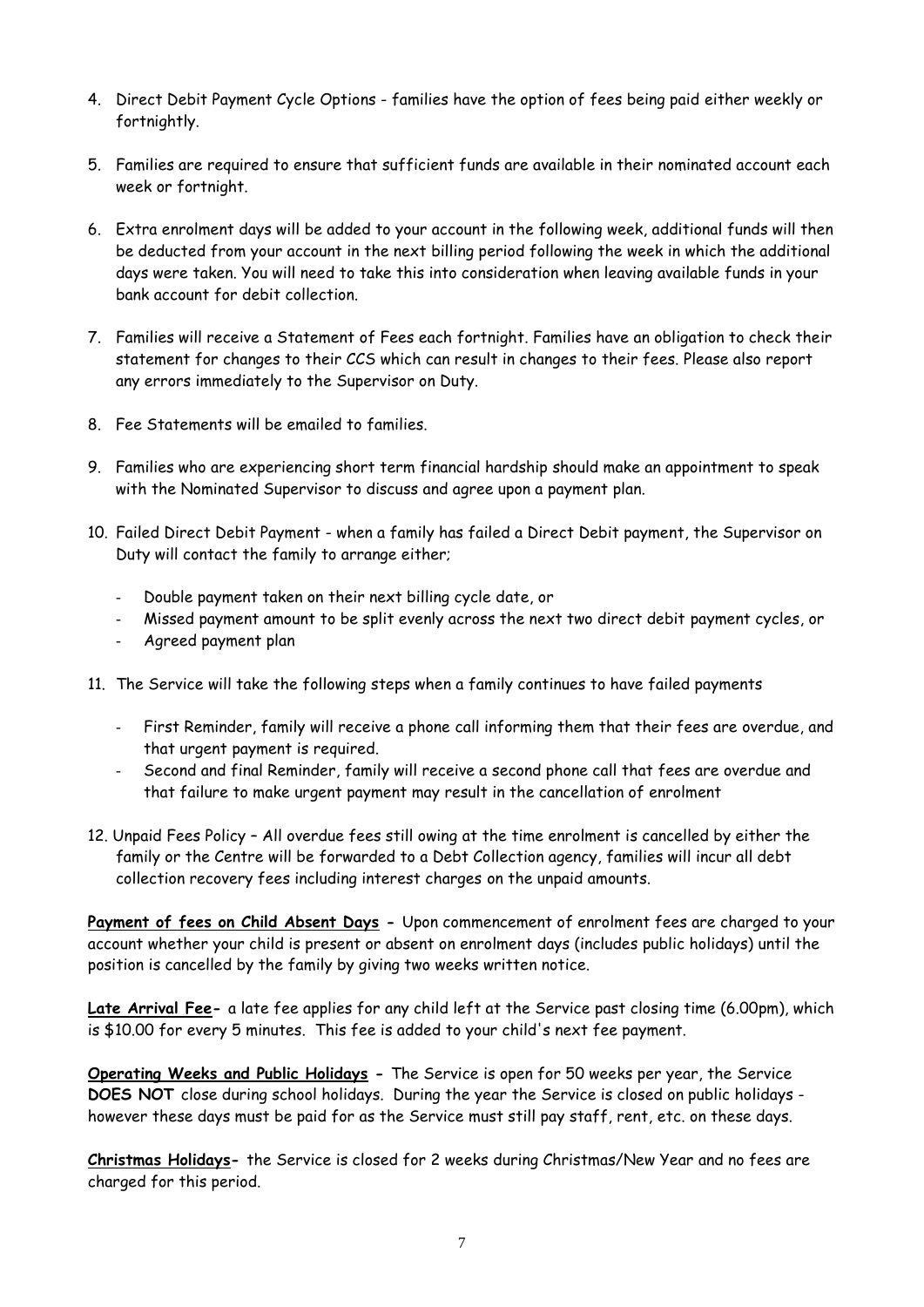#### **Cancellation of Enrolment by Family** - **Responsibility of the Family/Guardian;**

Families must provide **two weeks written notice**.

Families can provide written notice by sending an email to the Services email address or completing and submitting the Services Cancellation of Enrolment Form.

Verbally informing an Educator that your family is cancelling enrolment will NOT be accepted by the Service as the family providing two weeks written notice.

Be aware that the family may only claim the Child Care Subsidy during the two-week cancellation of enrolment notice period when the child attends the Service.

Up until Friday 10<sup>th</sup> July 2020, Centrelink will not pay CCS for any days after your child's last physical day of attendance. You will be charged full fees for any absence days after the last day your child physically attends the service until the end of the two-week notice period. This is due to the **Cessation of Care** rules which all Services are required to follow.

From 13 July 2020, families can receive Child Care Subsidy for absences from sessions the child was expected to attend, that occur up to seven days before a child's first, or after a child's last physical attendance at a service, for any of the following reasons:

- ➢ any of the [additional absence reasons](https://www.education.gov.au/child-care-provider-handbook/reporting-absences) (listed on the Australian Government Department of Education, Skills and Employment, Website, Absences from childcare Fact Sheet)
- $\triangleright$  the child, the individual who cares for the child, the individual's partner or another person with whom the child lives is ill (no medical certificate required if the child has not used 42 absence days)
- $\triangleright$  the service has changed ownership
- $\triangleright$  the usual service is closed and the child is attending a different service under the same provider
- $\triangleright$  a family tragedy (a major event including the death of an immediate family member) has occurred, or
- $\triangleright$  the enrolment ceased incorrectly.

**Cancellation of Enrolment by the Service:** without notice a child which does not attend for two consecutive weeks without notice or payment will have their place cancelled. Without notice the Service also reserves the right to cancel any enrolment when fees are overdue by two or more week(s). Without notice the Service also reserves the right to cancel enrolment where a child presents behaviour which harms or risks the ongoing safety and general wellbeing of other children. Without notice the Service reserves the right to cancel enrolment when a family fails to comply with a Service Policy.

**Reducing your child's attendance days** – families are required to provide two weeks' written notice.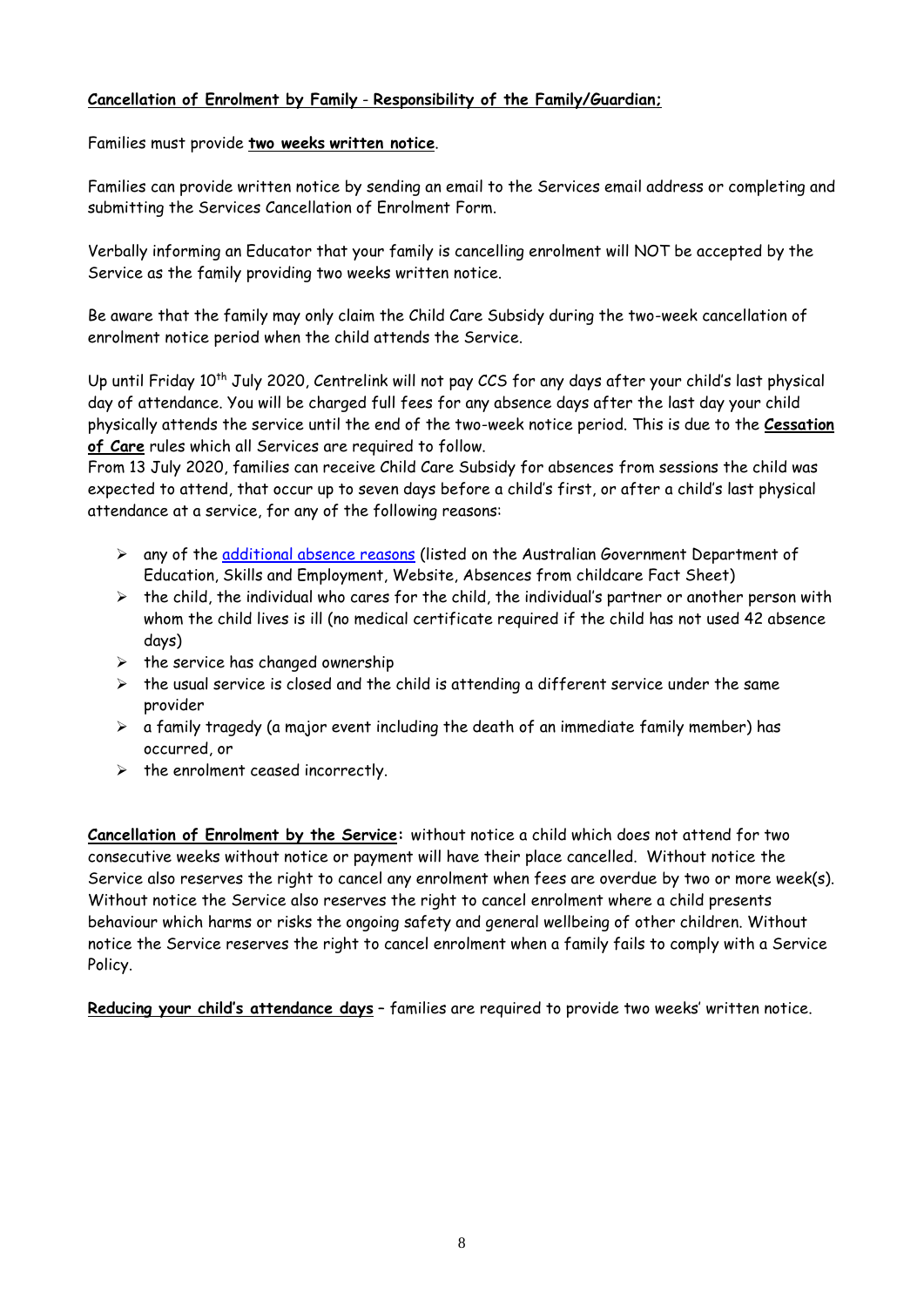## **WHAT TO BRING TO KINDY**

All children must bring a bag with their name clearly marked, preferably a backpack so that bags can be kept safely secured in the bag storage area. Please bring everyday:

- 1 Piece of Fruit (On arrival place in the Services fruit bowl).
- Set of sheets for rest time (one fitted and flat sized cot sheet are preferable). You may also bring one small pillow if needed by your child blanket in cool weather.
- One complete change of clothing (including underwear and socks)
- Water in an age appropriate drinking bottle, water bottle to be taken home at the end of each day, family to wash water bottle daily with hot water and detergent.
- Comfort toy or soft object to hold at rest time (optional) if needed by your child
- Pacifier if required (one should always be left at the Centre).
- Daily bottle requirements (if required).

If your child is wearing Service owned items of clothing please ensure that these items are quickly returned after laundering.

#### **Children still in nappies:**

• 4 disposable nappies (or sufficient quantity for daily changes).

#### **Feeding Bottles – responsibility of Families;**

- Feeding bottles brought into the Service must be provided with a close fitting lid to minimise the spread of illness and infection to exposed teats. Alternatively, on arrival into the Service place disposable plastic on any bottle without a lid. *On arrival into the Service place your child's bottle/s in the Services fridge*.
- *Clearly label your child's bottle and lid with their full name. Each day provide the contents of your child's bottle/s*. Staff will only provide bottles to children when the contents provided are breast milk, formula, plain milk varieties or water. *Each day prepare and provide the total number of bottle/s your child will require.*
- *Preparation instructions for children on Infant formula* everyday provide sterilized bottles and teats and pre-measured formula (placed in a segmented container). Families are required to bring bottle/s already filled with the correct amount of pre-boiled cooled water. Our Educators will mix (pre-measured formula and water) just prior to being served to your child.
- *Preparation instructions for children on fresh milk varieties and breast milk* each day prepare and provide bottle/s with the milk from home already poured into your child's bottle.

#### **Belongings (games/toys) brought from home:**

Families are asked to ensure that children do not bring their own toys to the Service to play with. Toys brought from home cause disputes between children because other children would also like to play with these toys. Toys brought from home can also go missing. The only exemption here are pre-schoolers who bring toys for "News" or "Show and Share". Families and children will be asked to keep these toys in the "News" or "Show and Share" box directly before and after the children show/share with other children.

#### **EVERYTHING YOUR CHILD BRINGS TO KINDY MUST BE CLEARLY MARKED WITH THEIR NAME**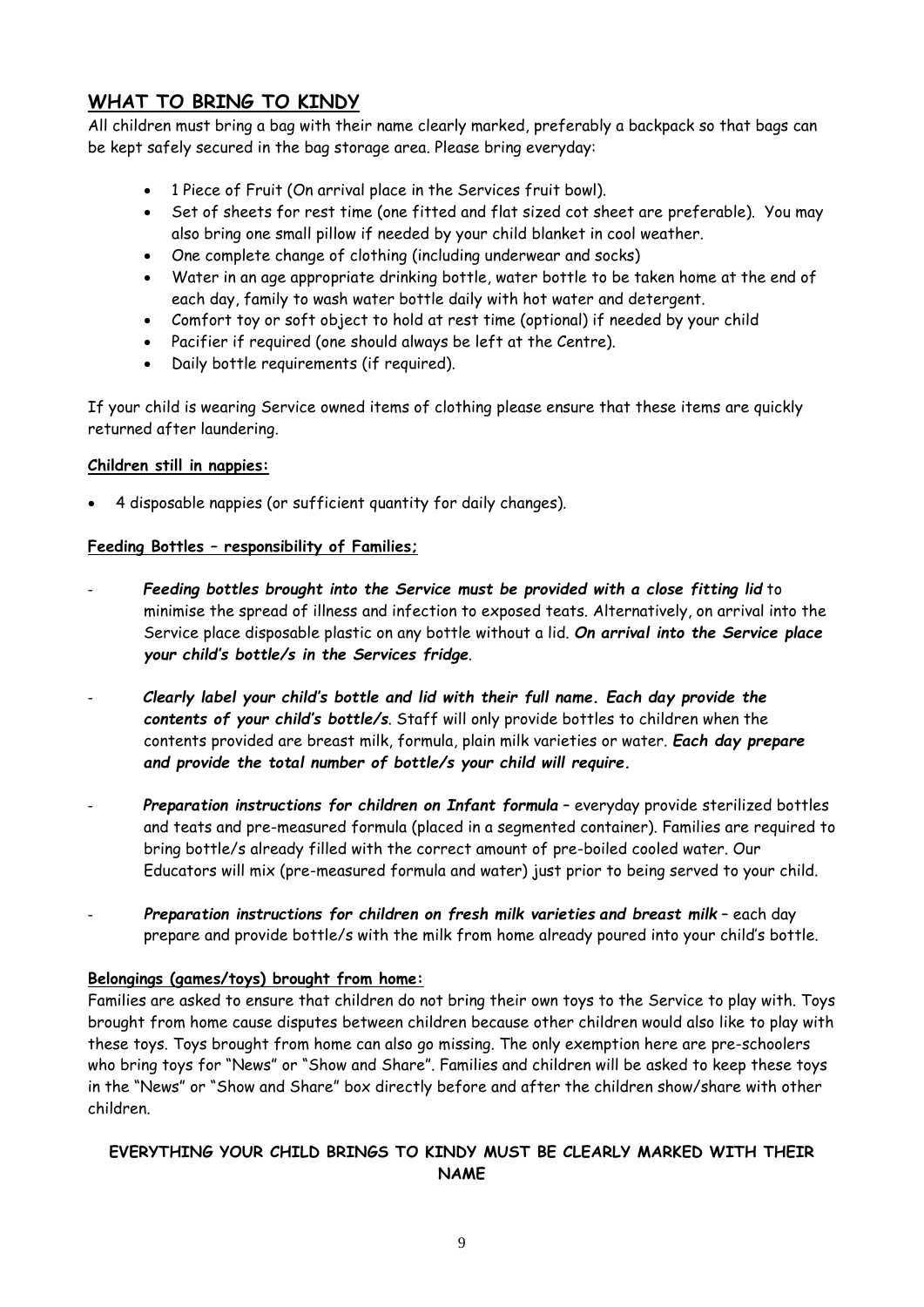## **WHAT YOUR CHILD SHOULD WEAR**

Families are required to send their child in suitable and comfortable clothing for play experiences both indoors and outdoors. Please be aware that during the change of seasons the temperature can change from cold to hot and vice versa within the same day, families should always ensure children have a suitable change of clothing to allow for any unexpected changes in the temperature. During warmer weather families are required to follow the Services Sun Protection Policy and dress children in sun safe clothing that covers as much of the skin (especially the shoulders, back and stomach) as possible. During cooler weather the children will often continue to play outside, therefore families should ensure the children have a jacket to wear for outdoor play. We do not recommend complicated clothing such as overalls, braces, belts, etc., as they restrict movement and inhibit independent toileting. Sneakers, sandals and shoes with a non-slip sole are the best. No thongs, clogs or scuffs please as they are unsafe!

## **YOUR CHILD'S HOURS OF ATTENDANCE (During COVID-19 there will be some adjustment to operating hours and attendance, check with your Service)**

When collecting children at the end of the day *families must arrive no later than 5.50pm*. We wish to ensure families and our Educators are able to engage with each other at the end of your child's day and also allow all parties to be off the premises by 6.00pm.

For non-working parents/guardians we suggest you bring your child to the Centre between the hours of 9.00am and 3.00pm. Studies have shown that children generally cope very well when attending child Care/Preschool for up to 6 hours a day. Working/training parents/guardians are asked to pick up their child straight after work/studies. Parents who do not meet this requirement are placing additional demands on staffing levels, which could lead to an increase in the daily fee for all families.

## **ARRIVAL AND DEPARTURE (During COVID-19 there will be some adjustment to arrival and departure policy and practices, check with your Service)**

At the commencement of enrolment families are required to provide the full name, address and telephone number of any person/s delegated with authority to collect your child from the Service. Ensure the Service is informed of any changes to this information. You can add or delete information at any time. Children must be collected from the Service by a responsible authorised adult, minimum age 16 years.

Provide up-to-date child access information, including current AVO's, Court Orders, Parenting Plans and any other child access issues.

For the safety of children when you drop off your child at Kindy you are required to "hand over" your child to a staff member so that we know who has arrived. It is not appropriate to drop your child off at the gate or doorway, as we will not be aware that your child has arrived at Kindy.

We ask that the family/guardian remain responsible for the child until they have completed a "hand over" and depart from the Service. Also when you make contact with your child upon collection time and are departing from the Service you must remain responsible for your child.

Remain responsible for your child and any siblings whilst they are on the education and care premises. Supervise your child at all times to ensure they are using the equipment, resources and the environment appropriately.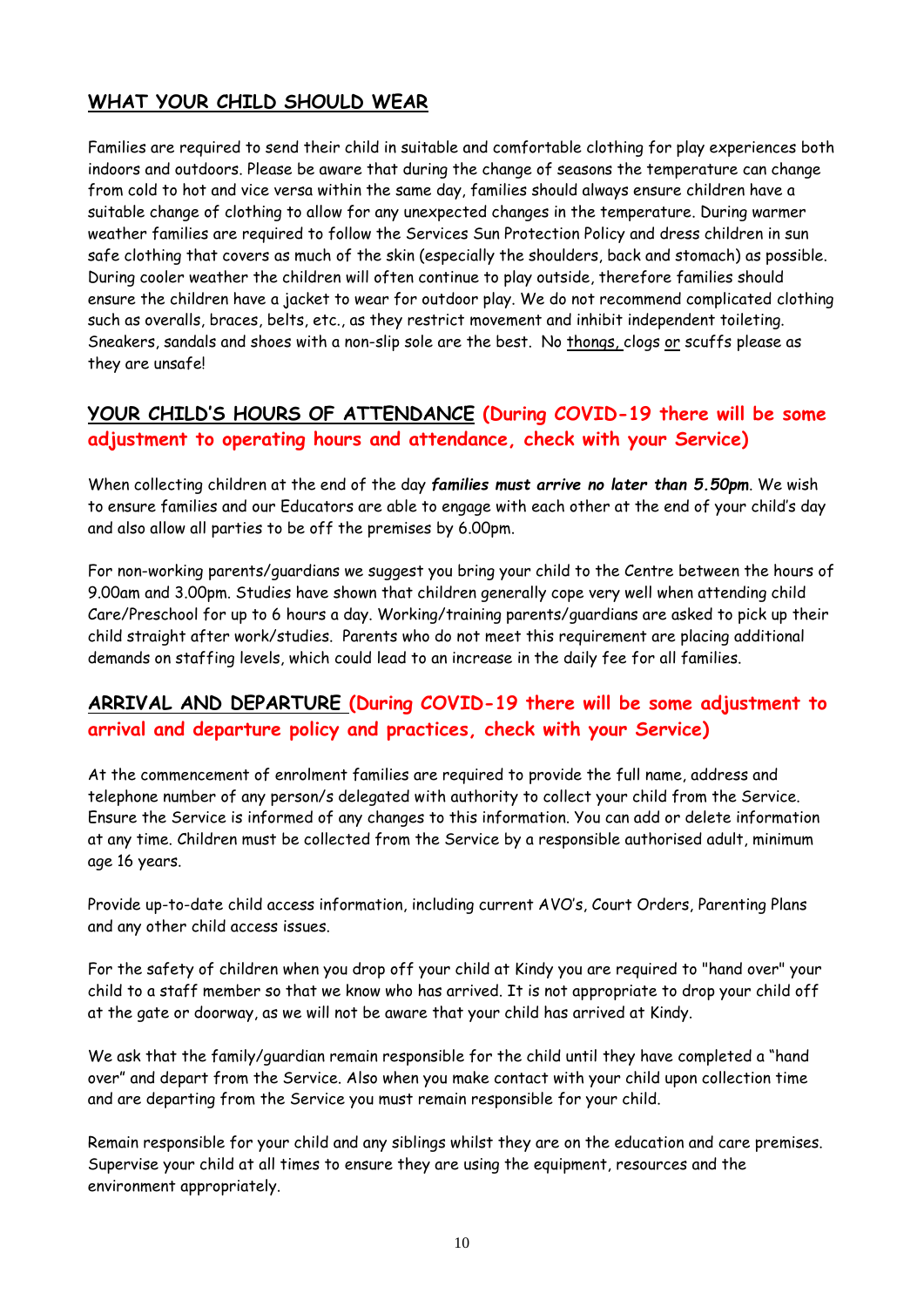Communicate any changes of routine with educators. This communication may include information about medication, a change of routine, a person other than a known authorised adult picking up a child and completing documentation or if there is a change in time of arrival or departure for a child. These must be known by educators to ensure the safety and wellbeing of each child.

For the safety of children when collecting your child at the end of the day you need to say "good bye" to the staff on duty so we are aware that your child will be leaving. Staff will also take this opportunity to discuss with families their child's day.

Provide a **Verbal Authorisation to Collect a Child Form** on each occasion that a person not listed on your child's enrolment form will be collecting your child from the Service, authorising medication or excursion authority and gaining access to your child's records. The **Verbal Authorisation to Collect a Child Form** must list the full name, telephone number and address of the person collecting your child from the Service. Upon arrival this person must show photo identification.

Due to Regulations, we are not permitted to accept children in our care until the Services official opening time. If you arrive at Kindy before the Services official opening time you are required to wait outside until opening time.

## **Digital Sign in/out system called 'QK Kiosk'**

Kids World Kindy Services use a digital Sign in/out system called QK Kiosk which will save you time signing your child in quickly and conveniently at the touch of a button using your **phone number** and unique **PIN code**.

#### **How do I Sign my child in using the Kiosk system?**

#### *Signing your child in for the first time:*

- 1. Insert your phone number using the kiosk touch screen
- 2. Sign In with PIN code 0000 then set up your own unique PIN and confirm new PIN
- 3. Now your log in details are set
- 4. Next, Sign your child/ren In by selecting the child and select **Drop Off**
- 5. Repeat same process Signing your child Out by selecting **Pick Up**

#### **If you have forgotten or need to change your PIN contact the service to have the PIN reset.**

#### **Benefits of using digital kiosk Sign in/out System**

QK Kiosk helps us better manage and record the exact drop off and pick up times for your child to ensure nothing is missed.

In addition to this, you will have the ability to confirm any missed attendances and recorded absences. You will also be able to view and acknowledge any important messages from the service!

In the case of any emergency, the QK Kiosk advantage is that your details are already electronically recorded and can be accessed anywhere, anytime by our staff to ensure your child's safety.

If you have to collect your child for an appointment and return the child the same day, the system has the capability of recording multiple time entries in one day. If the QK Kiosk (touchscreen) doesn't accept your phone number, please double check with the staff that we have your correct phone number recorded on our system. We can quickly update it, then you'll be able to log in.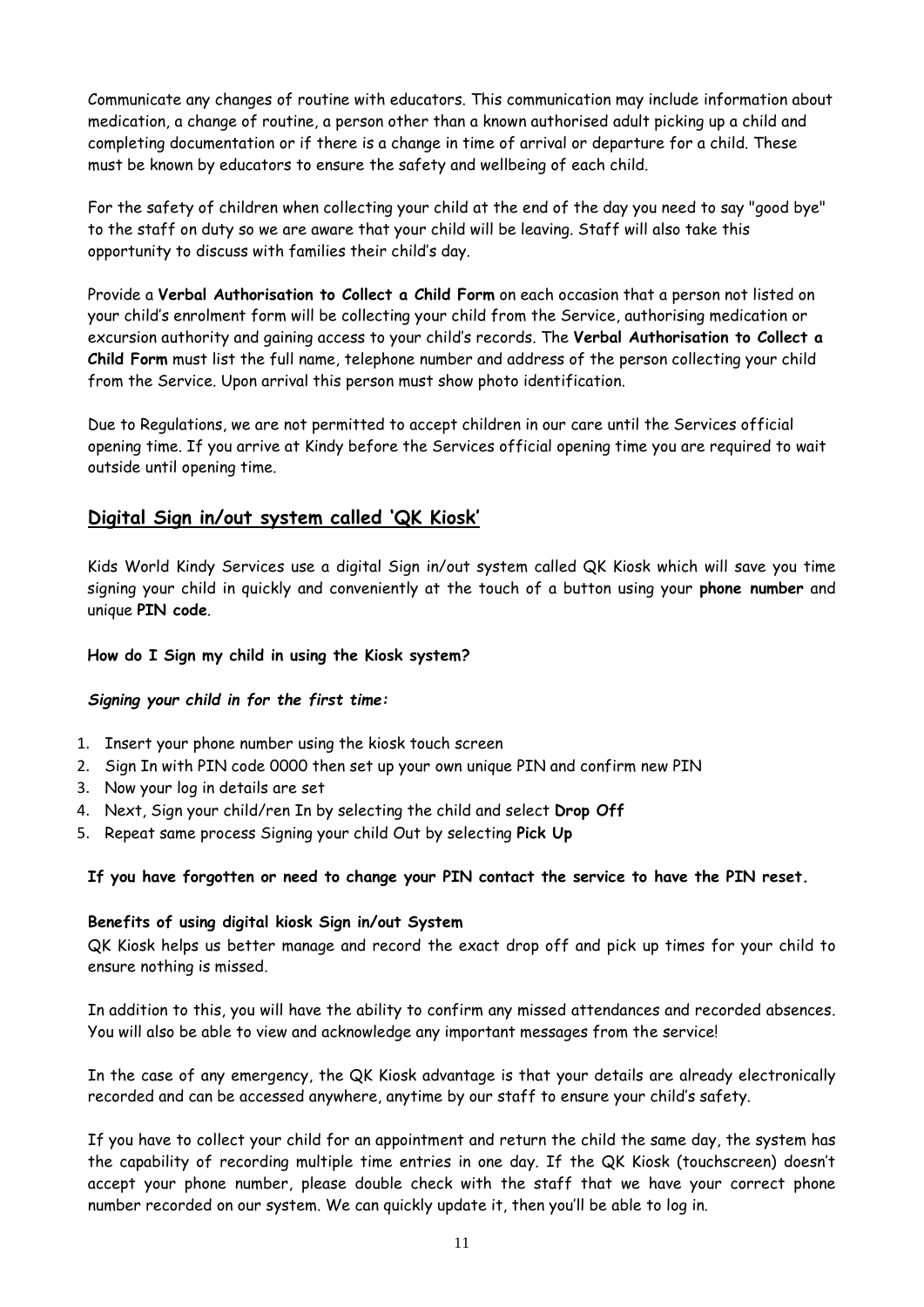#### **Can a family member or friend drop off or collect my child?**

Yes, if additional family members or friends are recorded in our system as an Emergency Contact and are flagged as 'authorised to collect'. The additional contacts will have their own log in details (phone number & PIN) so they can easily drop off or collect your child when required. For a better understanding of how the QK Kiosk system works to sign your child/ren in or out, [CLICK HERE](http://www.qikkids.com.au/training-hub/getting-started-with-qkkiosk/modue4.htm)

## **YOUR CHILD'S HEALTH**

Your child's health is a very important part of their ability to develop and enjoy their time at the Service. We emphasise that we need your co-operation in keeping your sick child at home, as this is the best option for your child and also minimizes the spread of infections and illness to other children and families. We advise families who work or study to plan for these occurrences so that you are prepared for those days when your child is too unwell to attend the Service. We suggest that you either make necessary arrangements with work or have someone available to look after your child at home.

Please phone the Service if your child will not be attending if they are ill. Families must also notify the Service if your child has an infectious illness. The Service will inform other families, via the noticeboard, that the illness is present including the symptoms to look out for.

If your child becomes ill at the Service, you will be contacted so that you can come and collect your child as soon as possible or arrange 'for another adult to collect your child on your behalf. If you can't be contacted then those listed on your child's enrolment form 'as an emergency contact will be called. If medical or hospital attention is required it will be sought without delay.

## **EXCLUSION OF SICK CHILDREN - Children should not attend the Service if:- (During COVID-19 there will be some adjustment to policy and practices, check with your Service)**

- They have an infectious disease. Please refer to the Services Infectious Diseases Policy and Table "Recommended Minimum Exclusion Periods" (located in the Foyer) for a list of child illnesses that affect your child's exclusion from the Service. Refer also to the Table "Medical Certificate Policy" (located in the Foyer) which provides a list of illness where a medical clearance certificate must be provided to the Service prior to the child resuming attendance.
- They have a fever the morning of attendance.
- They have vomited and/or had diarrhoea the night before or morning of attendance.
- They have rashes that have not been identified and cleared by a Doctor (Doctor's certificate must be shown).
- Children on prescribed medication are not permitted to attend the Centre within the first 24 hours (3 doses) of commencing the medication.

#### **Staff have the right to refuse the entry of any child if the child;**

- Has not fully recovered from an infectious illness and/or does not have a medical clearance certificate from a Doctor where applicable.
- Arrives at the Centre looking unwell or is found to have a fever on arrival.
- Is risking the health and/or safety of others.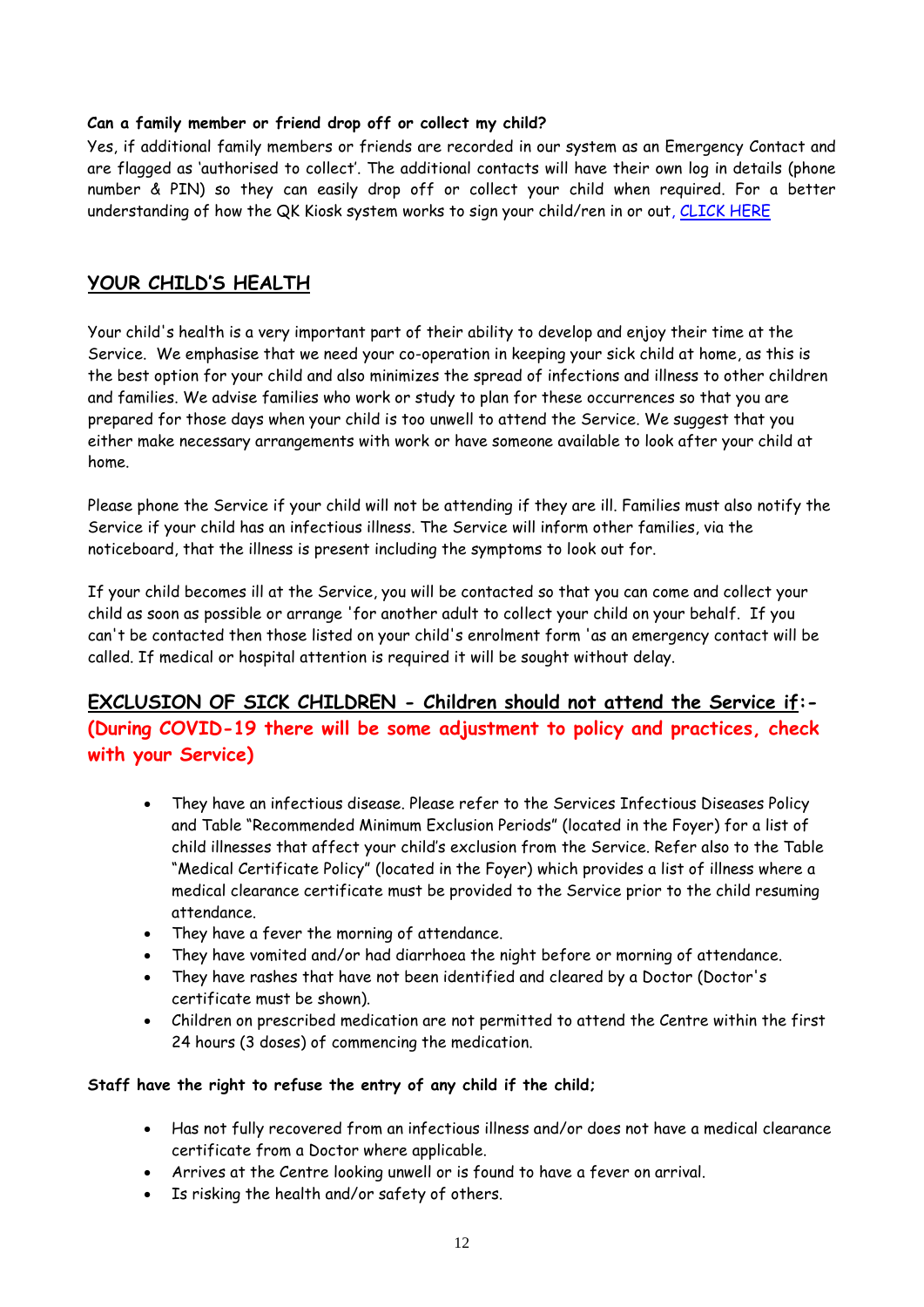#### **Immunisation Policy:**

Prior to the commencement of enrolment **and** after each Immunisation milestone provide the Service with an approved Immunisation record for your child. Parents/guardians can access an updated *Immunisation History Statement* at any time by:

• using their Medicare online account through myGov at<https://my.gov.au/>

• using the Medicare Express Plus App at [www.humanservices.gov.au/individuals/subjects/express](http://www.humanservices.gov.au/individuals/subjects/express-plusmobile-apps)[plusmobile-apps](http://www.humanservices.gov.au/individuals/subjects/express-plusmobile-apps)

• calling the AIR General Enquiries Line on 1800 653 809 (mailed statement may take more than a week to arrive)

Inform the Service if your child has a vaccine preventable disease and **Keep your child at** home if they have a vaccine preventable disease.

Follow the Services Medical Certificate Policy and provide a Medical Clearance Certificate when required prior to bringing your child back to the Service.

## **MEDICATION POLICY**

A medication record must be completed by an authorised nominee on each occasion that your child requires medication. Speak with an Educator to gain access to your child's medication record.

Medication Record to include;

- The name of the child
- The authorization to administer medication, signed by a parent or a person named in the child's enrolment record as authorised to consent medication.
- The name of the medication to be administered
- The time and date the medication was last administered
- The time and date, or the circumstances under which, the medication should next be administered.
- The dosage of the medication to be administered.

**Exception to authorization requirement – anaphylaxis and asthma emergency:** Medication may be administered to a child without an authorization in case of an anaphylaxis or asthma emergency.

When medication is administered to a child in an emergency Educator's will ensure that the parent of the child and emergency services are notified as soon as practicable;

When medication is administered in an emergency without an authorization Educator's must complete an Illness Record in accordance with the Services Incident, injury, trauma and illness Policy.

#### **Procedure for Administration of Medication:**

Prescription medication must be supplied in its original container clearly identified with the original label stating the child's name to whom the medication is to be administered, dosage and expiry date. Medication will only be administered in accordance with any instructions attached to the medication or any written or verbal instructions provided by a registered medical practitioner.

Prescription medication will only be administered every 4 or 6 hours, unless otherwise stated on the prescription medication label.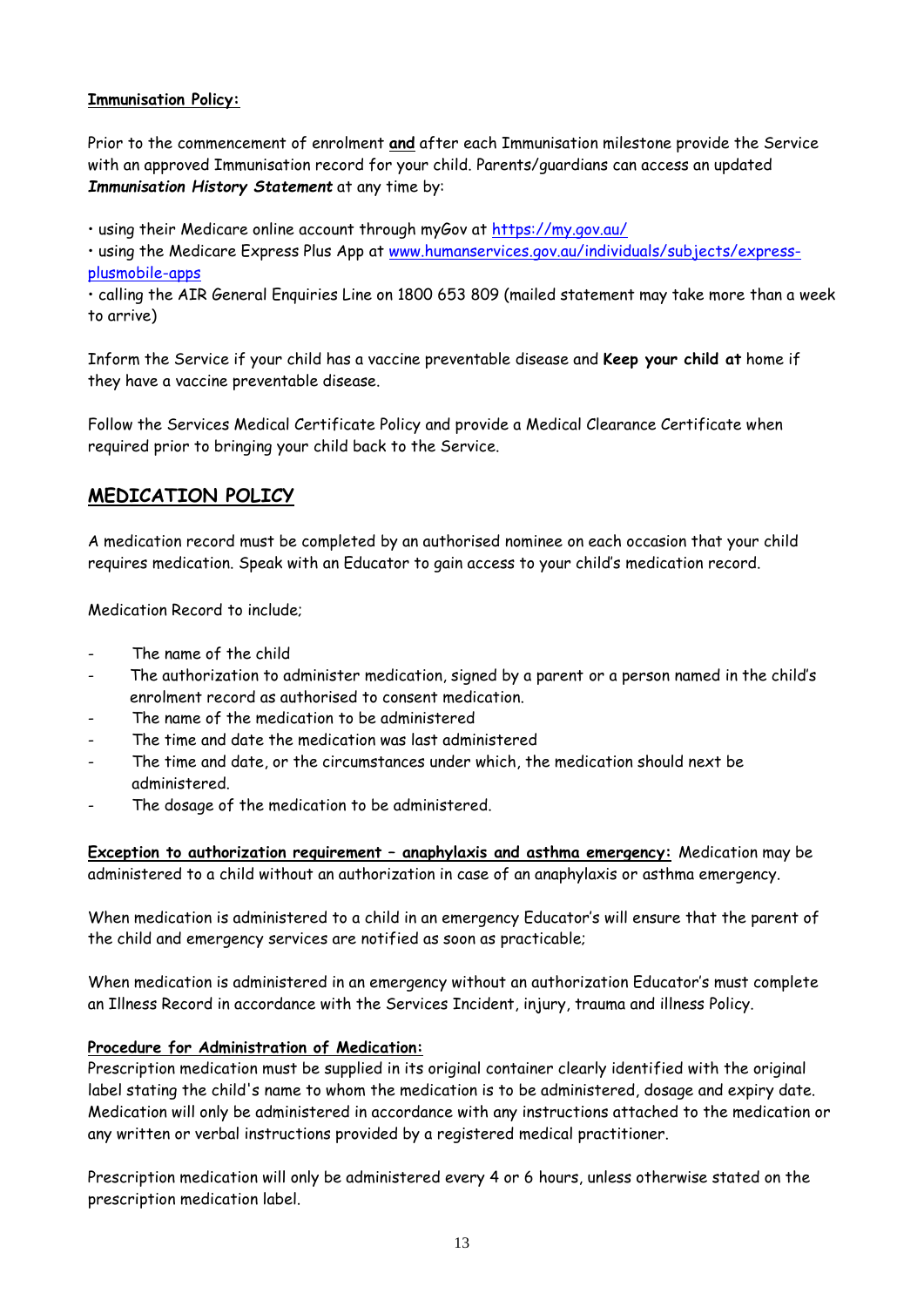Non-prescription medication and over-the-counter medication will only be administered when the Service is provided with a medication care plan for the child provided by the child's treating health professional. This is to ensure the medication is being provided for a known cause with clear instructions, including the medication to be provided, dosage and length of time.

#### **Storage of Medication:**

On arrival the parent/guardian must place their child's medication in either the labelled child proof Medication cupboard in the kitchen or in the child proof Medication container in the fridge. Medication is not to be left in a child's bag.

Families are required to collect medication on departure from the Service.

If your child needs to take medication whilst they are at the Service you will be asked to complete a Medication Record for every day your child requires medication. This form must be completed before staff can administer medication to your child.

## **MEDICAL CONDITIONS POLICY**

**Medical Condition**: Child with a specific health care need, allergy or other relevant medical condition. Including but not limited to child diagnosed with asthma, diabetes or a diagnosis that a child is at risk of anaphylaxis.

**Medical Management Plan**: The actions to be taken and procedures to be followed in the event of an incident relating to the child's specific health care needs, allergy or relevant medical condition. The medical management plan must be supported by the child's treating Doctor.

#### **Risk Minimisation and Communication Plan**

A documented plan to ensure that the risks relating to the child's specific health care needs, allergy or relevant medical condition have been identified, assessed and minimized.

#### **Medical Conditions Policy – Responsibility of Family/Guardian;**

- Inform the Service of your child's medical condition and any specific requirements that your child may have in relation to their medical condition.
- Provide a Medical Management Plan for your child's medical condition which must be supported by the child's treating Doctor. **To be updated annually** or immediately when there are adjustments required.
- Complete a risk minimization and communication plan in consultation with the Service. **To be updated annually** or immediately when there are adjustments required.
- Provide the Service with any prescribed medication under your child's Medical Management Plan. Prescribed medication **must remain on the premises at all times**, the family must replace any outof-date medication.
- Inform the Service **in writing/email** of any changes to your child's medical condition, medical management plan, risk minimization and communication plan.
- If your child has Asthma, immediately inform Educators on arrival when your child is **not well when attending the Service**.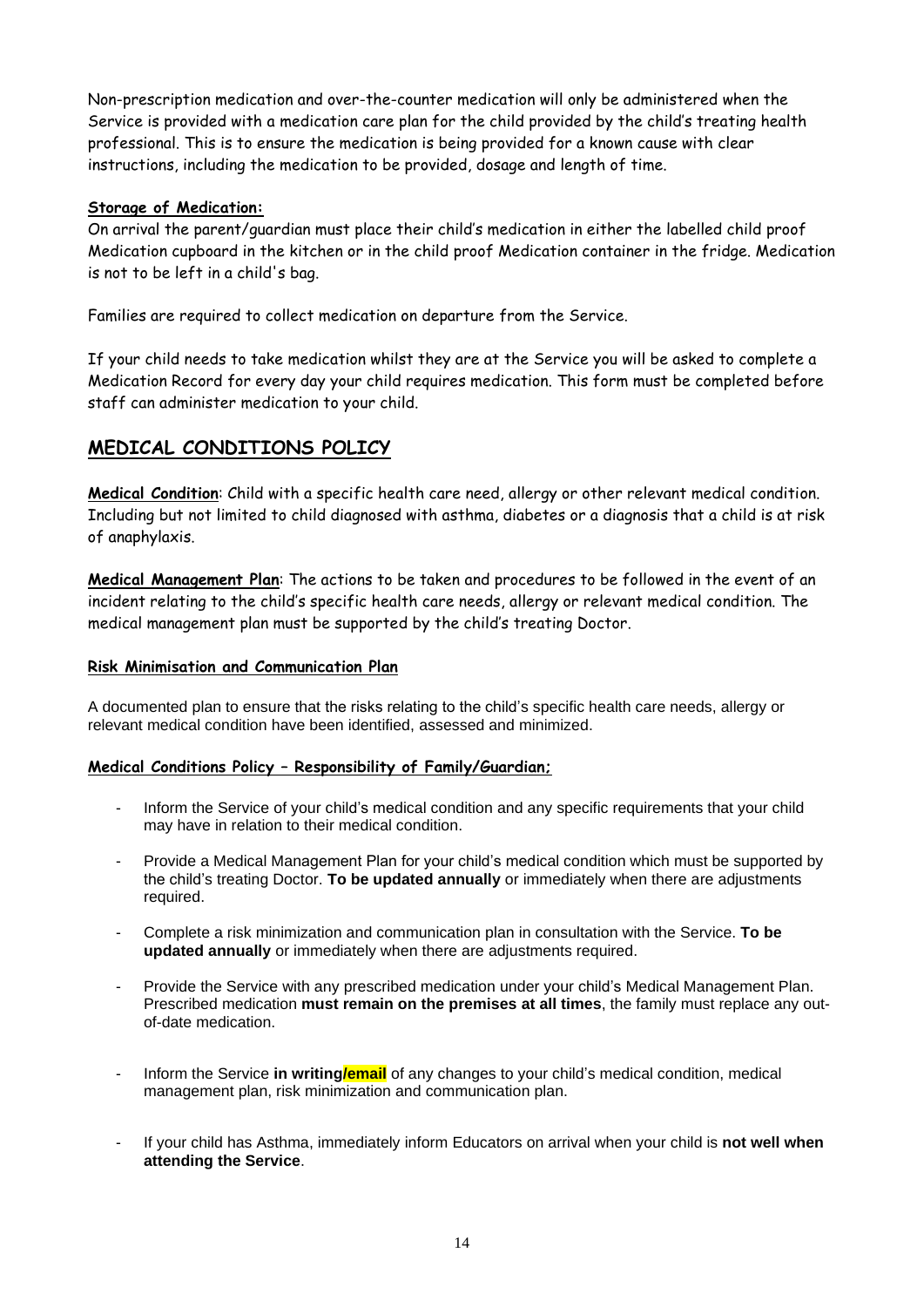## **INCIDENT, INJURY, TRAUMA AND ILLNESS POLICY**

All incidents, injury, trauma and illness are to be recorded in accordance with the Education and Care Services National Regulations 2011. Educators will record an Incident, Injury, trauma or Illness on the Services Incident, Injury, Trauma or Illness record.

Educators must ensure that the "parent/guardian acknowledgement" is completed by the parent/guardian of the child involved in any incident, injury, trauma or illness. This includes the name and signature of the parent/guardian and the date the entry was made by the parent/guardian.

Educator's will inform families the same day of any incident, injury, trauma or illness when the family collects their child from the premises. Any exemptions to this procedure are outlined in this Policy.

## **HEALTH AND SAFETY**

In order to ensure visitors coming to the Service continue to provide a safe environment for our children, families and Educators, all visitors are required to comply with the following OH&S safety guidelines;

- Always ensure the Services front door and security gates are closed behind you.
- To minimise the spread of illness, wash hands on arrival and on departure.
- When walking through the Service be aware of toys on the floor and potential trip hazards.
- Be aware of the 'Wet Floor Sign' and take care when walking in these areas.
- When opening or closing child security gates **do not allow** any child to pass through the gates.
- Remain responsible for the safety of your child while you are still present at the Service. Never leave your child unattended in any part of the Centre including foyer, kitchen, bathroom, playrooms and outdoor areas.
- While at the Centre children may only play in areas that are being directly supervised by Staff, this also applies when the child is accompanied by a member of their family.
- Always remember to sign your child in and out. This information is used in the event that we need to evacuate the building.
- In order to protect the back health of our Educators, on arrival of your child, Educators are unable to lift or carry children who are able to walk. Please allow your child to walk.
- Observe and follow the signs in the car park, never block the driveway, use caution when reversing your car and always hold your child's hand when walking through the carpark.
- Families are not permitted to consume alcohol or unlawful substances on any part of the premises of the Service at any time when the service is being provided to children.
- Families are not permitted to smoke on any part of the premises both indoors and outdoors.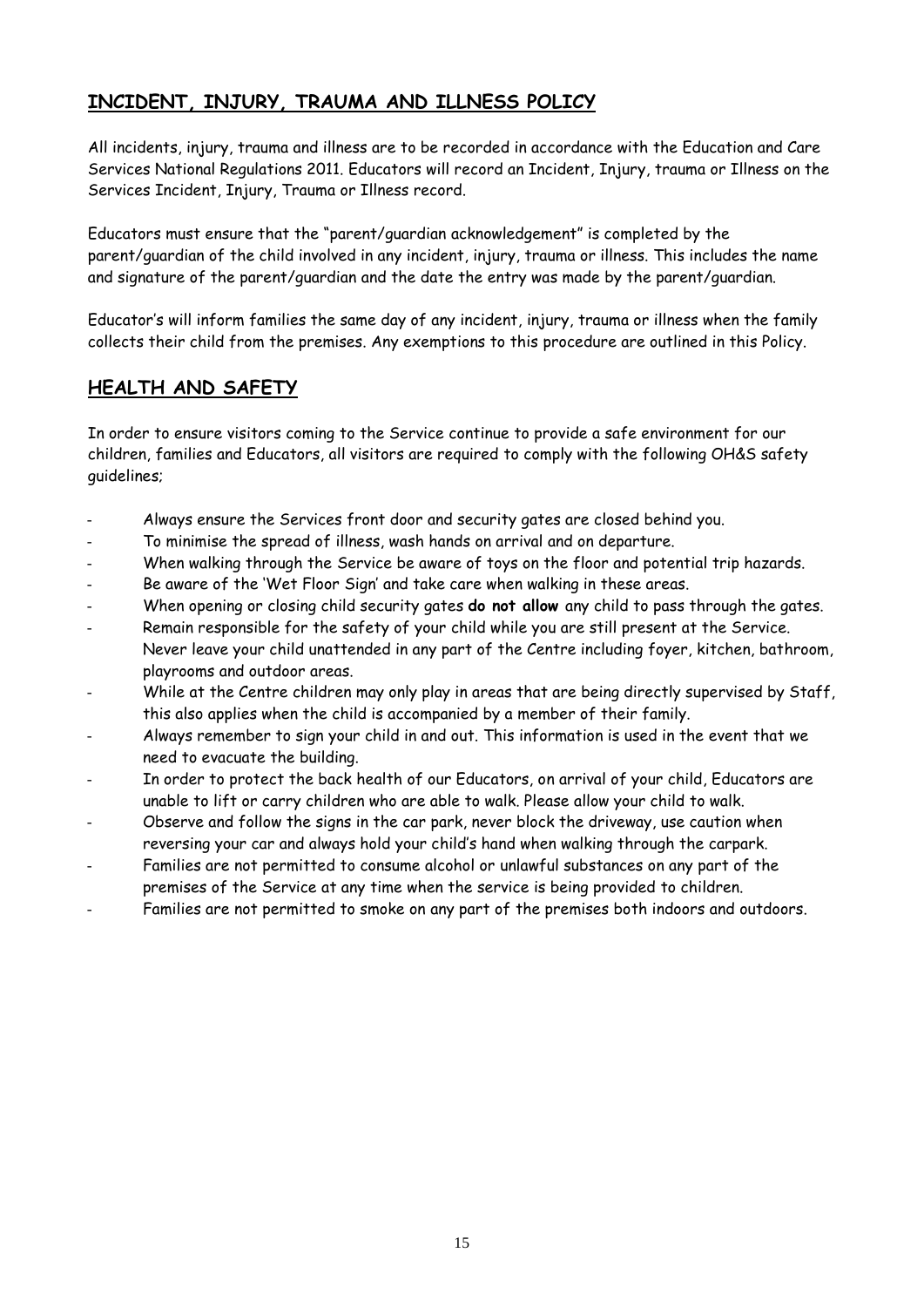## **NUTRITION POLICY**

Good nutrition is especially important for children because they need extra nutrients for growth and development. Meals, snacks and refreshments provided by the Centre will be chosen based on recommended dietary guidelines for children and adolescents from recognised Australian Health Authorities. The Centre follows the recommended dietary intakes, based on Get up and Grow, Healthy Eating and Physical Activity for Early Childhood, Australian Government.

The Service provides all meals: breakfast (7.30am to 8.00am), Morning Tea (9.00am), Lunch (from 11.30am) Afternoon Tea (2.45pm) and a Later Supper (4.30pm) each day.

Our six weekly rotating menu for these meals is available for families to view in the foyer. Water will be available at all times.

**Babies:** Babies whose eating habits and patterns are developing will be provided with meals which are suited to their stage of development. Please discuss your child's eating routine at the time of enrolment so that staff are best able to meet your child's current needs. Families are advised to place only breast milk, formula, plain milk varieties or water in a baby's bottle.

**Nut and Nut products are banned from the Centre** as these products can cause serious allergic reactions and illness in some young children.

**To prevent chocking, do not provide your child with** small hard lollies, nuts, popcorn, and corn chips. If providing grapes these should be cut in half, if providing cocktail frankfurts the skin should be removed and then sliced in half length wise.

**Special Diets:** Where children are on special diets families are required to provide details of their child's food needs. In some instances families will be asked to provide all meals for the child where dietary needs are complex.

**Food Allergies/Intolerance:** Where children suffer from food allergies/intolerance, families must provide the Service with a list of those foods children must avoid (where possible supported by a letter from a Doctor). Families will be asked to check the food choices provided on the Centre's menu before the foods are provided. Your child's food allergy/intolerance/preferences will be catered for during meal time. In limited circumstances where the Service is unable to cater to the needs of an individual child the family will be asked to provide all meals for the child.

#### **Celebration Cakes:**

To minimise the spread of illness, families are asked to either;

- (i) Provide a separate cupcake for each child, one cup cake for the Birthday candle.
- (ii) Provide a large cake for the children to share and a cupcake for the Birthday candle.

Please remember to send in a cake large enough for your child's group to enjoy. In order to comply with the Centre's Nutrition and Food Safety policies we ask that families provide nut free cakes. We also ask that you provide a simple cake or cupcakes without heavy fillings like cream, custards, chocolate, etc.

#### **Dental Health:**

Children from 2 years of age are encouraged to "swish and swallow" with water after lunch. This aids in the removal of food left in the child's mouth after eating lunch.

At our **Bomaderry Service** all meals are prepared on site by a Cook.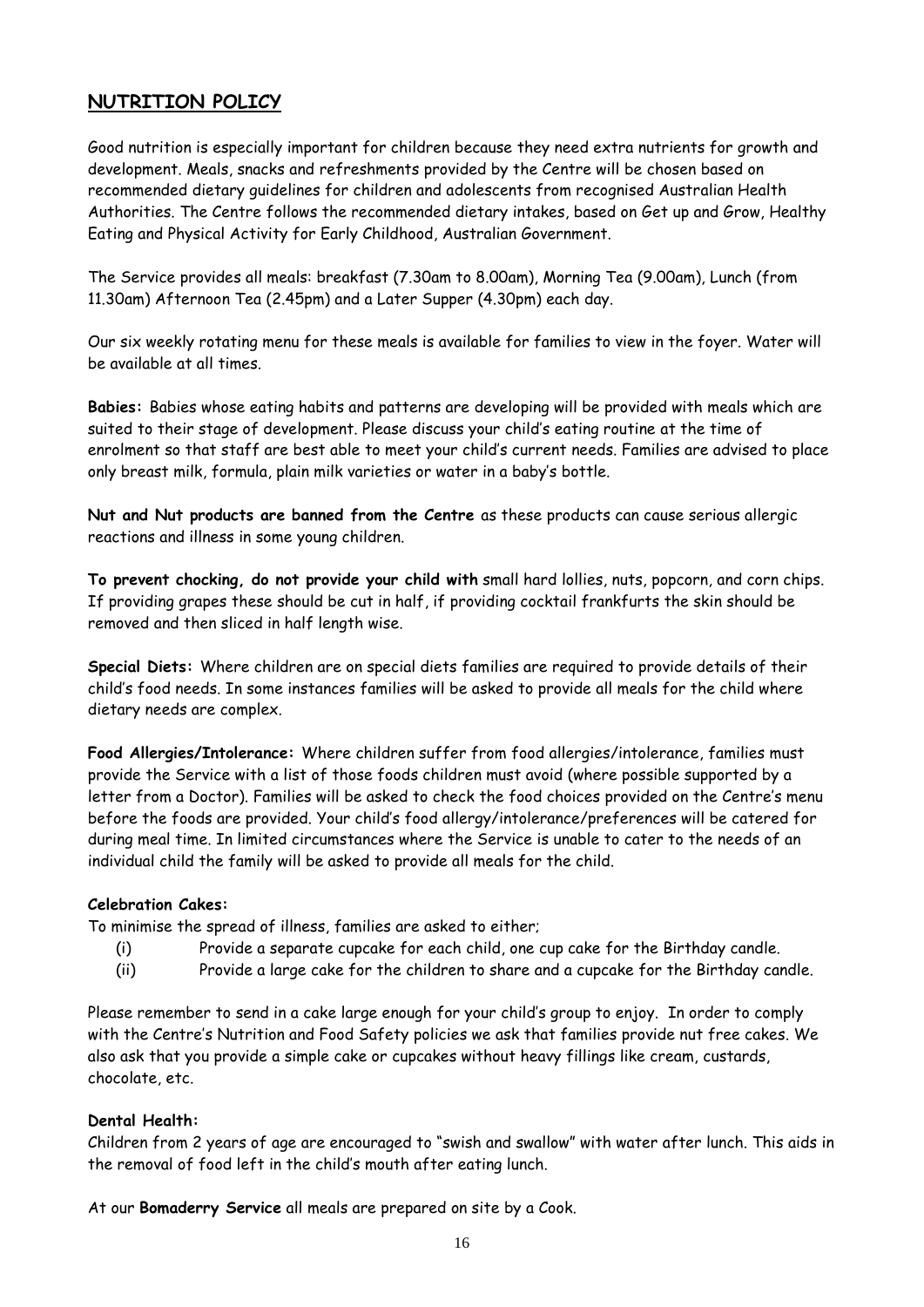In our **Sydney Metropolitan Services only**, lunch is supplied by catering company Kids Gourmet Food. Kids Gourmet Food was established in Sydney in 2002. Kids Gourmet Food is a premier catering company exclusively devoted to childcare catering. All food is prepared daily by qualified chefs, adhering to the strict requirements of the "Nutrition Checklist for the Long Day Care Menu Planning" that must be met under childcare Regulations and Law.

All menus and food preparation is supervised by the Head Chef who has over 20 yrs experience in food handling and preparation.

The food is freshly cooked, not frozen, using premium quality fresh ingredients. Once cooked, the food is immediately chilled using blast chilling technology and stored ready for delivery early the next morning in one of our refrigerated vans to the centre.

With regard to children with allergies and food intolerances, we provide a menu that is tailor made to suit individual food restrictions. You may be asked by your centre to complete an Allergy Notification Checklist for your child and this information is provided to us. We study your child's needs and will provide your centre with an individually packed meal your child can safely eat and enjoy. All food is prepared and packed in our kitchen which is a nut free environment.

The menus are regularly rotated to provide variety and are appropriate to the varied ages of children. The weekly lunch menus are prominently displayed in your centre's foyer. In addition, we provide a folder to your centre which has a 'Daily Comprehensive Listing' of all ingredients used in our menus. We encourage you to ask your centre's director about our menu if you have any comments.

#### **Kids Gourmet Food offers the following features:**

- Nut free no nut products of any kind.
- Egg free (with a few vegetarian alternative exceptions).
- Pork free.
- The menus have varied food styles and multicultural influences.
- No artificial starches or thickeners.
- NSW State Government recognized Gold License Caterer with The Restaurant & Catering Association of NSW.
- Kids Gourmet Food complies with the requirements of the Food Standards Code in addition to being a registered food business with the NSW Food Authority.
- KGF undergoes rigorous Food Safety Assessment every 3 months by an independent food safety consultant, Stephen Davidson of Food Safety Management Solutions.

## **SUN PROTECTION POLICY**

Our Sun Protection Policy follows guidelines set by The Cancer Council of NSW. When playing outside children must always wear a hat, sunscreen and stay in the shade as much as possible. In warm weather families are required to dress children in tops or dresses with sleeves to cover the shoulders, chest and as much exposed skin as possible. The Centre will provide all children with a hat, either broad brimmed or legionnaire style which protects the child's face, neck and ears. The hat must be left at the Centre at all times and will be kept in the hat storage area. The Centre will provide water resistant, broad spectrum, SPF 30 + sunscreen. Families are required to supply their child's sunscreen if the Centre's sunscreen is not suitable for whatever reason.

In order to ensure children receive maximum protection from the sun when playing outdoors we ask that families participate in our sun protection policy. Families are asked to apply sunscreen to their child prior to leaving the house in the morning or apply sunscreen on arrival at the Centre. Sunscreen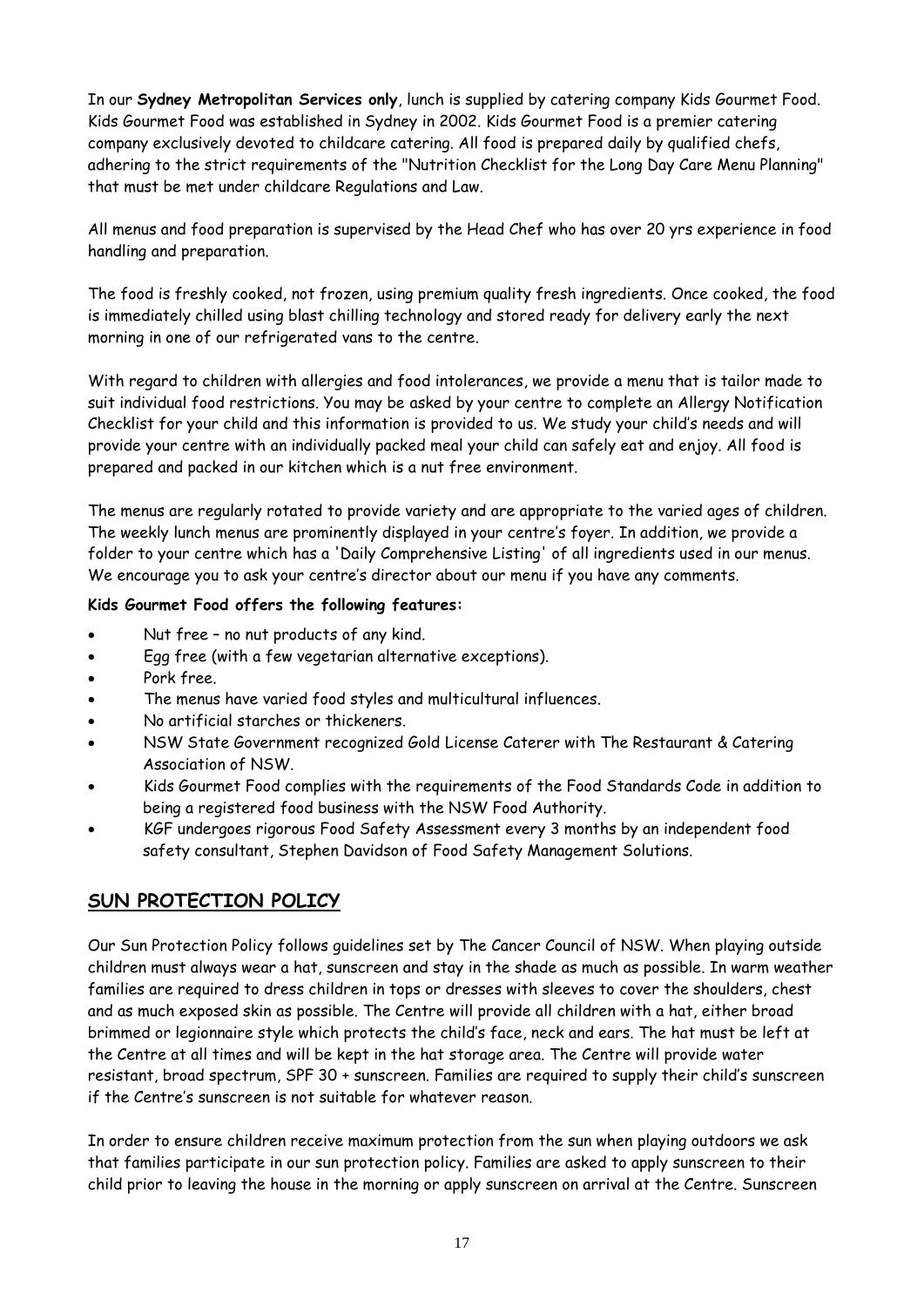will normally be available in the foyer or in the outdoor play area. Staff will apply sunscreen again in the afternoon when the children will be playing outdoors in the afternoon.

## **REST TIME POLICY**

Infants sleep on demand, Toddlers and older children have a scheduled sleep/rest period shortly after lunch, generally between 12pm-2pm. In addition, educators are alert to any indication that a child might need sleep/rest outside of routine times. Quiet areas for children to rest or be alone are always available.

Babies and toddlers aged 0 to 18 months to sleep in a cot. Children aged 18 months to 5 years to sleep on a low blue bed.

Upon enrolment, to discuss with educators their child's particular needs (e.g. sleep patterns and habits, need for a comforter) and family values and parenting beliefs, cultural or otherwise, associated with sleep/rest. Update this information in the event of change (e.g. a child becoming anxious about sleep/rest at the Service).

Provide their child with bed linen, take the bed linen home at least once a week, launder it, and return it on the day the child next attends the Service.

To read your child's sleep/rest routines in Kinderloop or the child's individual communication book for children under 12 months.

## **SAFE SLEEPING GUIDE**

The Service follows the Red Nose best practice guidelines. A copy of the guidelines is on display in our Cot Room

## **TOILET TRAINING POLICY**

#### **Responsibility of Families:**

- For children enrolled in the Koala Room, to commence toilet training 3 to 6 months prior to transitioning into a Preschool room.
- For new children enrolled in a Preschool Room to commence toilet training soon after enrolment begins.
- **-** On arrival at the Service children to be changed into underwear.
- **-** Provide at least 6 change of clothing (including underwear, bottoms and socks).
- **-** Continue to provide at least 3 nappies which may be used at rest time and when the child has no clean clothing to wear due to multiple toilet accidents.
- **-** Work in partnership with the Service by also practicing toilet training at home and share with Educator's the progress your child is making.

## **BEHAVIOUR MANAGEMENT POLICY**

Our objective is to provide positive behaviour support, an approach where the objective is to decrease potentially problematic behaviour by making environmental changes and intentionally teaching the children new skills and a better way. Our Educators focus on "primary prevention strategies" which are the practices we must have in place every day to reduce the likelihood of the challenging behaviour occurring. Our primary prevention strategies include; a well-structured and predictable daily routine,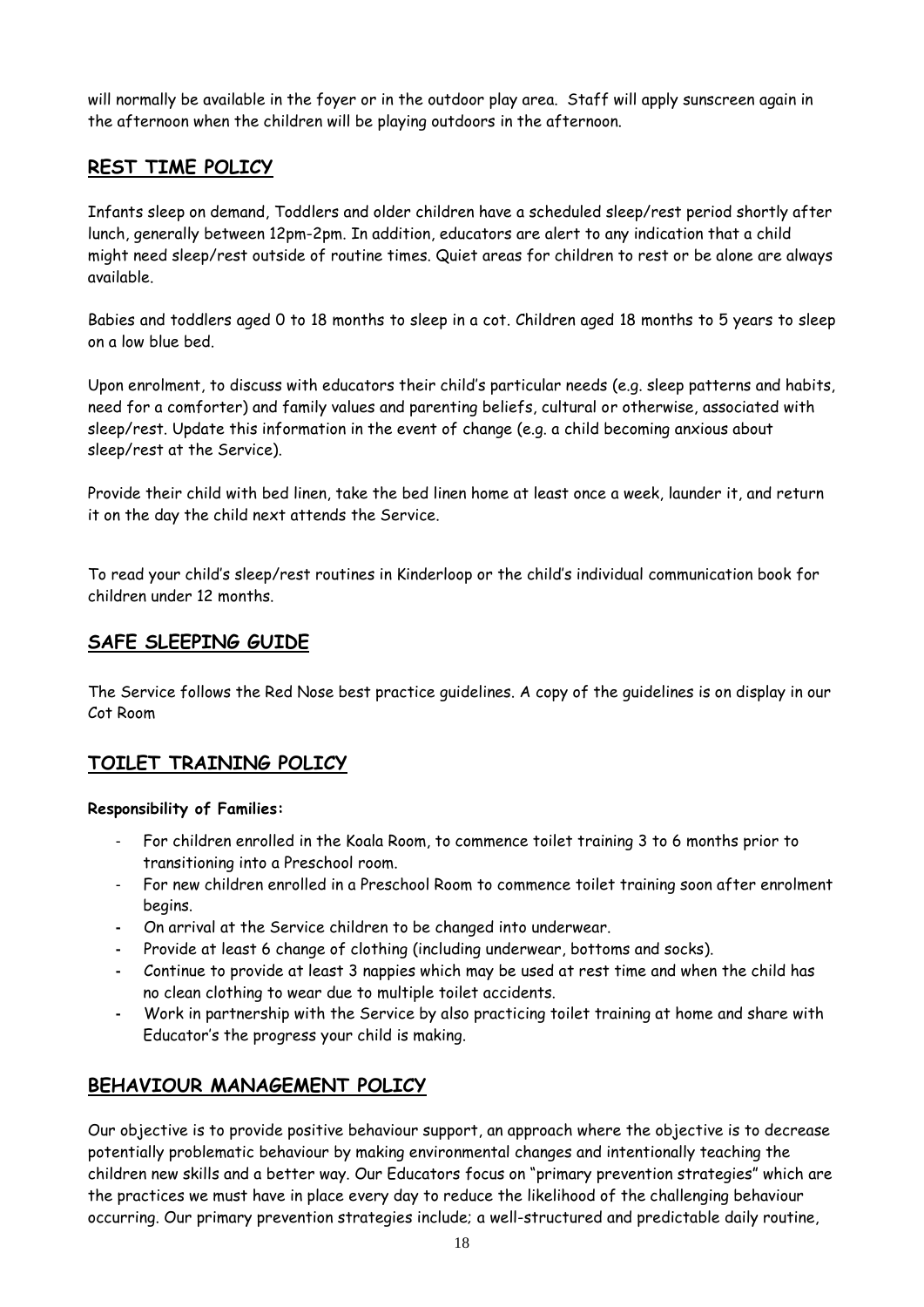visual supports to assist comprehension, transition supports, focus on building skills and opportunities to practice these new skills, communication and social skills facilitation, communicate clear expectations for behaviour and educators have a clear understanding of child development.

#### **Behaviour Management Policy - Responsibility of Families;**

Work in partnership with the Service when children have been identified as having challenging behaviour and when an individual behaviour management plan is developed.

Promote and encourage the strategies and plan that the Service has in place for their child at home, to allow for consistency and positive behavior support with the child.

Seek further medical attention to address possible causes such as food allergies, eye sight problems, hearing problems, language delays and/or other developmental issues.

## **TRANSITION INTO ANOTHER ROOM WITHIN THE SERVICE**

Educators will formally consult with families when considering room changes for a child. The following factors will also be taken into consideration, whether the child is emotionally ready for the change, whether or not a vacancy exists in the new room and attachments to key Educator's.

Prior to the child's first full day in their new play, children will participate in a transition program, this will involve the child spending blocks of time in their new play room the week before they are due to make a permanent room change.

## **CHILDREN WITH IDENTIFIED ADDITIONAL NEEDS**

Where Educators are concerned about a child's ability to meet learning outcomes from the Early Years Learning Framework, the Nominated Supervisor or delegated Educator will bring these concerns to the attention of the child's family. The Nominated Supervisor may develop an *Individual Education Plan* in consultation with the family and request that the family seeks basic hearing and eye testing for the child.

The Nominated Supervisor may provide families with a referral letter, the letter will outline the areas of concern and request the family makes an appointment with either the Community Health Nurse, Speech Therapist or Medical Practitioner.

The Nominated Supervisor may facilitate access to Inclusion and support assistance and will seek permission from a family prior to accessing this support. Where a family fails to seek additional support or meet their obligations as agreed in the child's individual care plan, within an agreed period of time, the Service may cancel enrolment

## **FAMILY/GUARDIAN COMMUNICATION POLICY**

#### **Responsibility of Families:**

Communicate with the Service and provide feedback in the following ways;

- Verbally on arrival and departure from the Service.
- Telephone calls.
- Send an email to the Service
- Complete Service forms, e.g. Cancellation of Enrolment, Family Feedback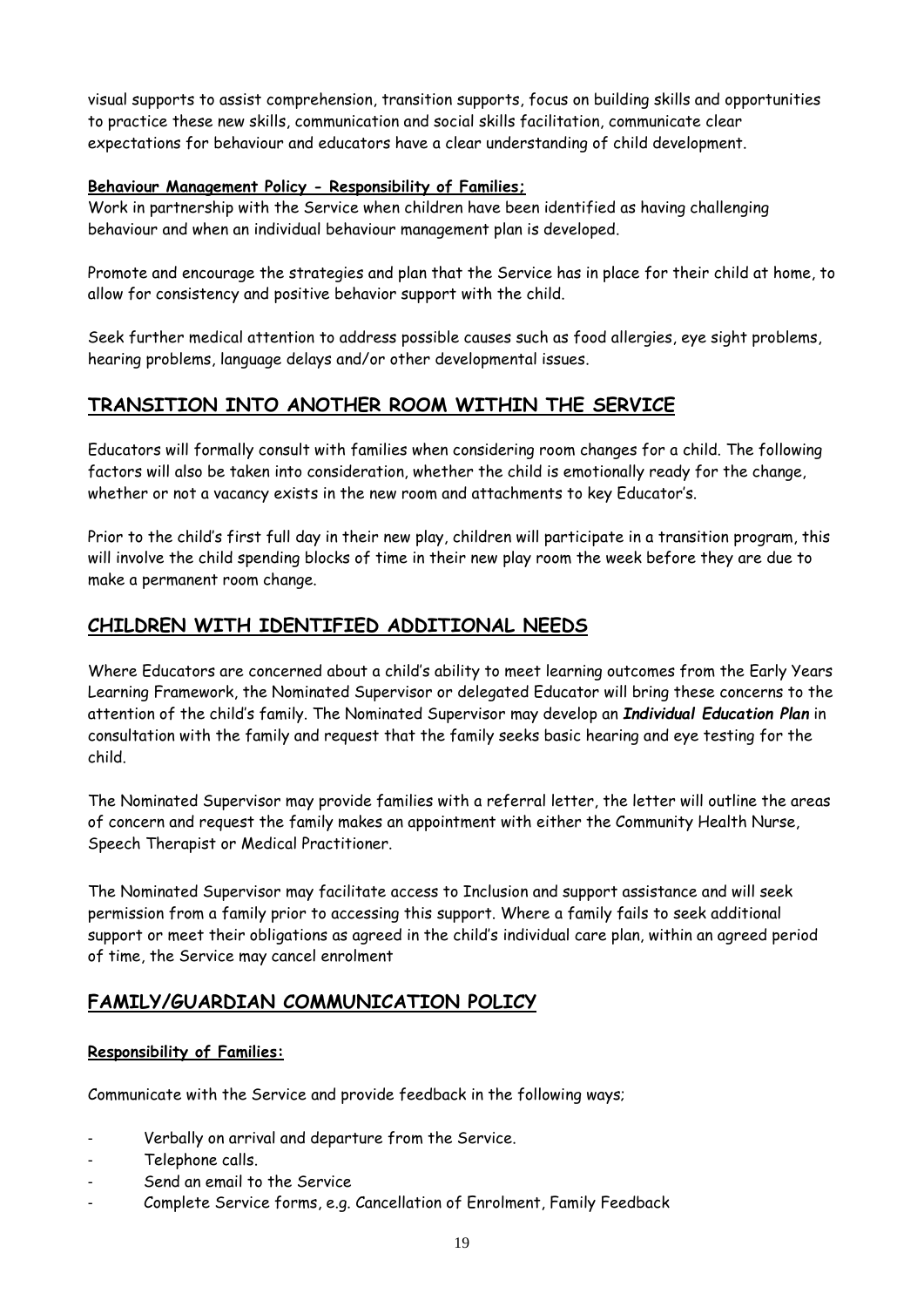- Notify the Service when your child will be absent from the Service due to illness and Holidays,
- Provide input into Service policies and programs.
- Download the Kinderloop app on your mobile device and accept an email invitation from Kinderloop to share information about your child.
- Access Service Policy from [www.kidsworldkindy.com.au.](http://www.kidsworldkindy.com.au/)

When verbally communicating with the Service, follow these guidelines.

- i) Short conversation (up to 5 minutes) on arrival, departure or telephone.
- ii) Telephone calls to the Service, preferable between the hours of 12pm-2.00pm
- iii) When lengthy discussion is required make a mutually convenient appointment.

#### **Families must communicate with the Service in writing when;**

- Cancelling enrolment
- Reducing or increasing enrolment days
- Making a formal complaint
- Adjusting your child's Medical Conditions Policy
- Adjusting your child's food allergies/intolerances
- Adjusting your child's dietary requirements
- Communicating about a change in family circumstances or contact details.

In order to maintain a professional relationship with families our Educators are unable to accept requests from families to provide your child with nanny Services or become SOCIAL MEDIA friends.

## **GRIEVANCE AND COMPLAINTS HANDLING POLICY**

Our Policy requests that all feedback and complaints are communicated only to the Director, Nominated Supervisor or delegated authority. You can send an email, complete a Family Feedback Form or speak with our authorized contact when they are not working directly with the children. We request that at no stage families speak directly to our Educators who are working directly with children on arrival or departure about complaints. This Policy does not refer to the normal verbal daily exchanges and sharing of information between Educators and families about a child's day.

On receiving any verbal or written feedback management will then be given the opportunity to share any concerns with our Educators in order to seek clarification and feedback, a timely formal written response will then be given to families. Direct your concerns to the Director or Nominated Supervisor check our website for email address details.

## **CHILD PROTECTION POLICY**

All child care workers are mandatory reporters when suspecting that a child is at significant risk of harm. Educators who suspect that a child is at risk of significant harm are required by Law to report this to the Department of Family and Community Services. A child or young person is at risk of significant harm if the circumstances that are causing concern for the safety, welfare or wellbeing of the child or young person are present to a significant extent. Circumstances can include but are not limited to;

- The child's basic physical or psychological needs are not being met or are at risk of not being met (neglect)
- The parents/caregivers have not arranged necessary medical care.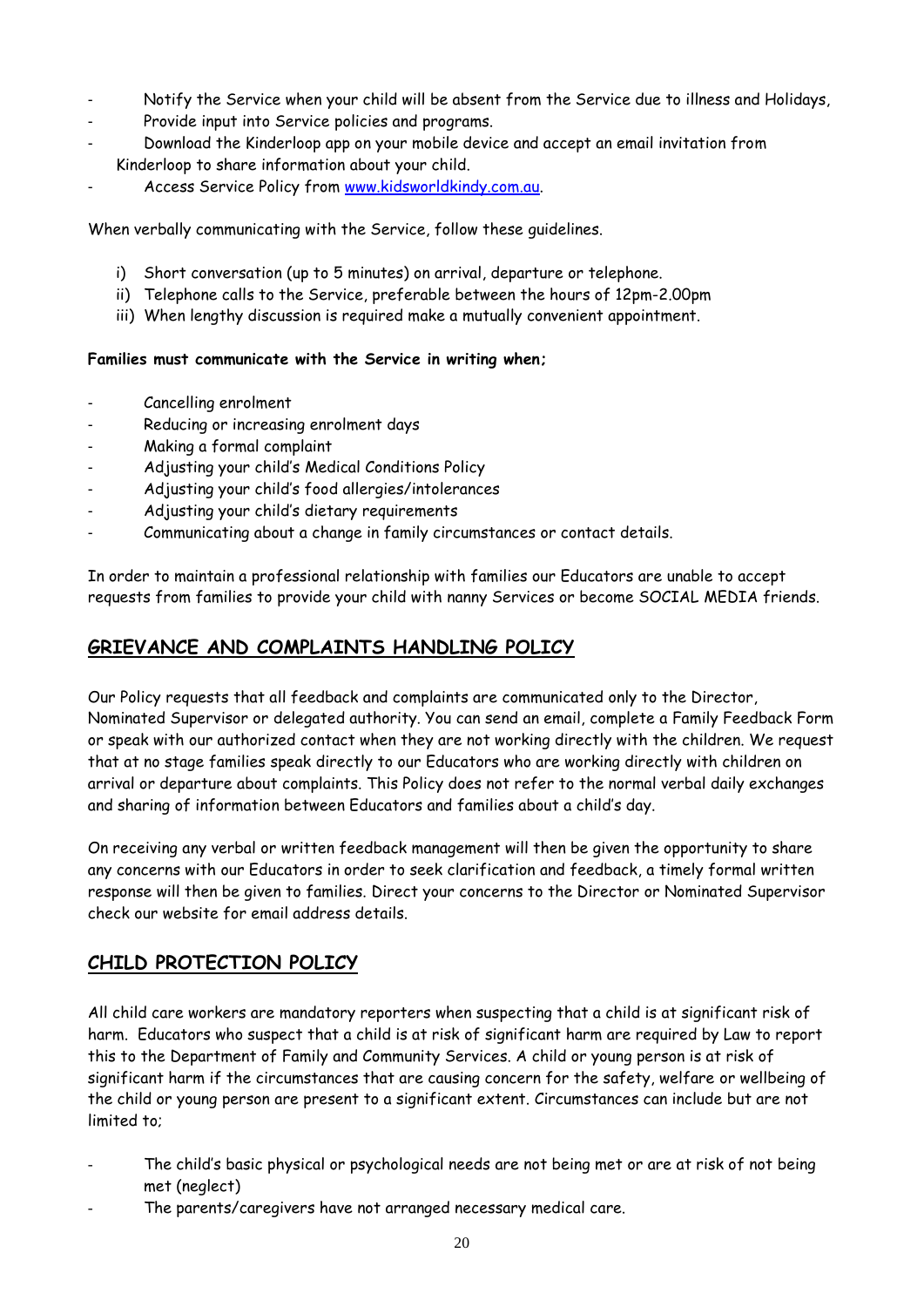- The child is at risk of being physically or sexually abused or ill-treated.
- The child or young person is living in a household where there have been incidents of domestic violence and, as a consequence, the child or young person is at risk of serious physical or psychological harm.
- The child has suffered or is at risk of suffering serious psychological harm

A child who discloses information to Educators regarding any of the areas mentioned previously is also grounds for making a report to Community Services. Educators receive training in identifying the signs of child abuse and neglect. The Service has available further guidelines should families need assistance is this area. You can make a report by phoning the **Child Protection Helpline on 132 111**

## **OTHER IMPORTANT INFORMATION FOR FAMILIES**

- **Promoting Family Wellbeing:** We believe we play an important role in supporting, guiding and educating our families by sharing our knowledge of early childhood development and providing access to quality training and support services available in the wider community. The Centre has information available to families on support services available in the wider local community. Generally family support services provide a range of support to families with dependent children whose capacity to function is limited by internal or external stresses of life. The Centre also has available for families information on a range of topics including child development, learning English as a second language, immunisation, nutrition, dental health, child safety, useful websites for families with young children and behaviour management.
- **School Readiness Information evening**: held at the beginning of the year for families whose children will be participating in the Services School Readiness program.
- **Donations:** We can always put to good use any items you wish to donate to the Service from your work or home. We no longer accept any plastic toys.
- **Entertainers, Performers and Special Visitors for the Children:** On occasion families may be asked to make a small contribution to cover the cost of performers and entertainers.
- **Family members are welcome to visit the Service at any time.**
- **Code of Ethics**: The Service follows the Early Childhood Australia Code of Ethics, a copy of the Code of Ethics is available in the foyer. Go to [www.earlychildhoodaustralia.org.au](http://www.earlychildhoodaustralia.org.au/)

#### **USEFUL WEBSITES**

[www.education.nsw.gov.au](http://www.education.nsw.gov.au/) NSW Department of Education

[www.acecqa.gov.au](http://www.acecqa.gov.au/) more info about the National Quality Framework & Early Years Learning Framework [www.raisingchildren.net.au](http://www.raisingchildren.net.au/) parenting website

[www.nhmrc.gov.au](http://www.nhmrc.gov.au/) Staying Healthy in Childcare and Minimum Periods of Exclusion from Care.